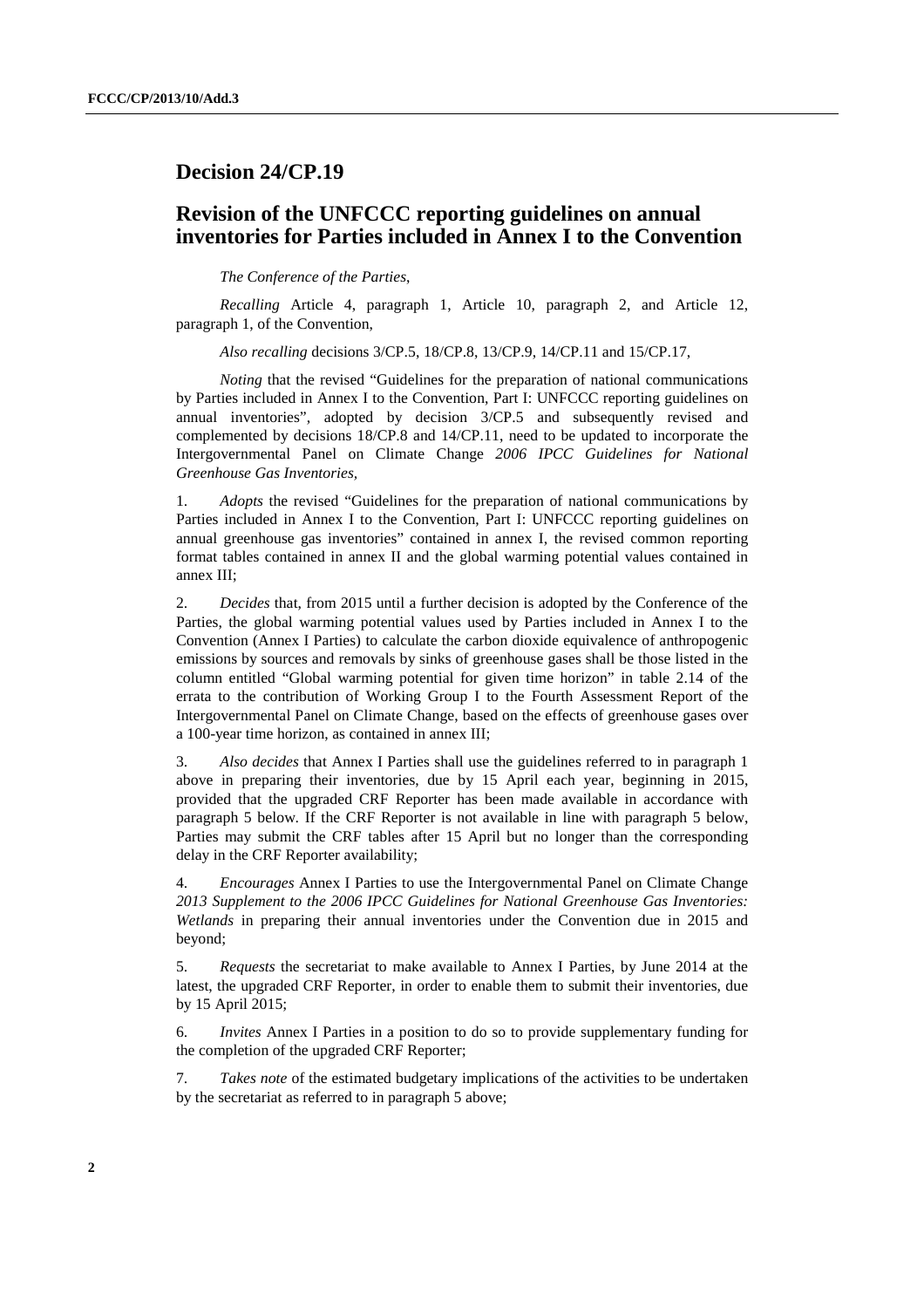8. *Requests* that the actions of the secretariat called for in this decision be undertaken subject to the availability of financial resources.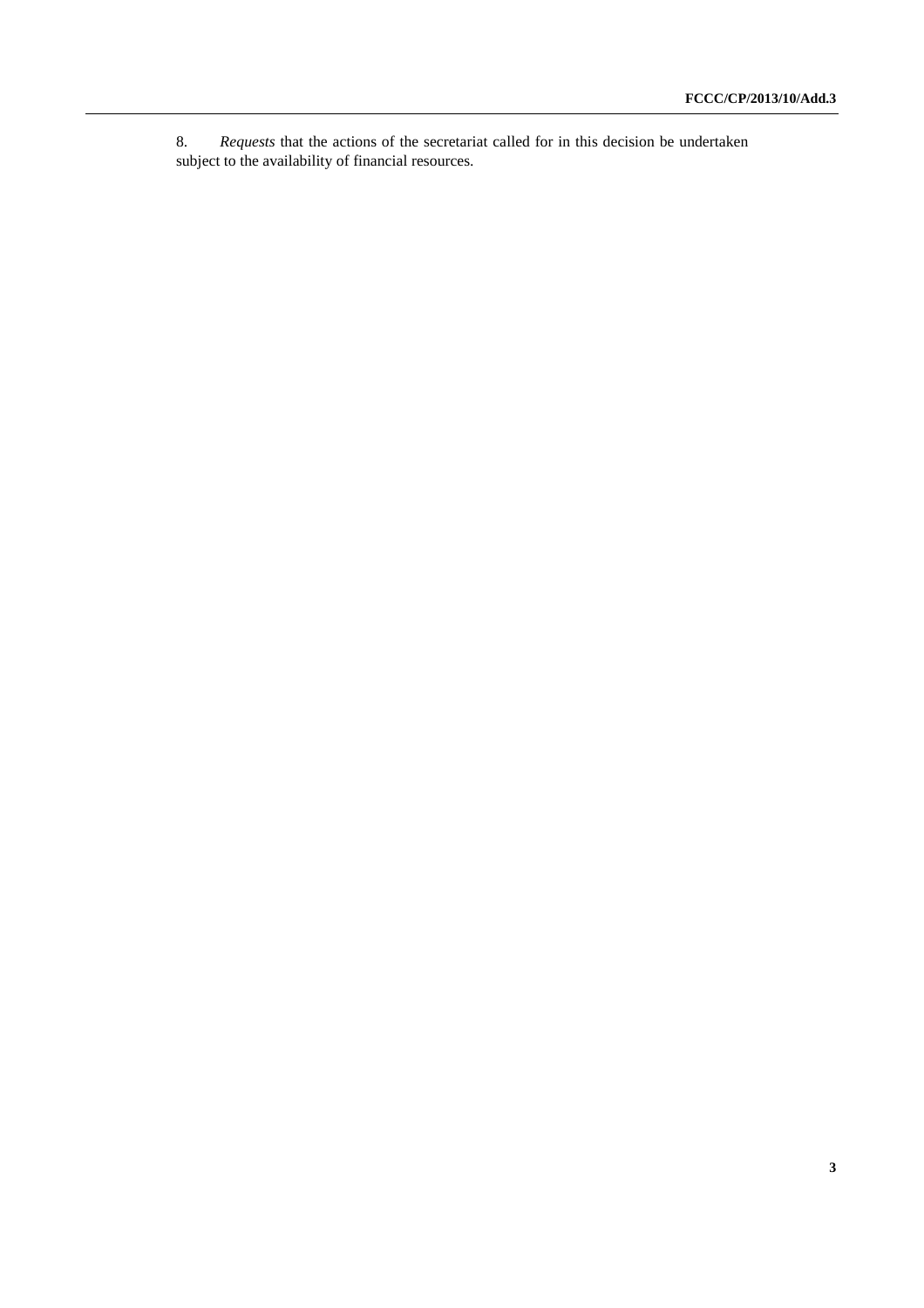# **Annex I**

[English only]

# **Guidelines for the preparation of national communications by Parties included in Annex I to the Convention, Part I: UNFCCC reporting guidelines on annual greenhouse gas inventories**

# Contents

|          |                                                                                                                                                              | Paragraphs | Page |
|----------|--------------------------------------------------------------------------------------------------------------------------------------------------------------|------------|------|
| I.       |                                                                                                                                                              | $1 - 2$    | 5    |
|          | A.                                                                                                                                                           | 1          | 5    |
|          | <b>B.</b>                                                                                                                                                    | 2          | 5    |
| П.       | Guidelines for the preparation of national communications by Parties included<br>in Annex I to the Convention, Part I: UNFCCC reporting guidelines on annual |            |      |
|          |                                                                                                                                                              | $1 - 60$   | 5    |
|          | А.                                                                                                                                                           | $1 - 2$    | 5    |
|          | <b>B.</b>                                                                                                                                                    | $3 - 5$    | 6    |
|          | $\mathcal{C}$ .                                                                                                                                              | $6 - 7$    | 6    |
|          | D.                                                                                                                                                           | 8          | 7    |
|          | $E_{\rm c}$                                                                                                                                                  | $9 - 19$   | 7    |
|          | $F_{\cdot}$                                                                                                                                                  | $20 - 27$  | 9    |
|          | G.                                                                                                                                                           | $28 - 57$  | 11   |
|          | H.                                                                                                                                                           | 58         | 16   |
|          | Ι.                                                                                                                                                           | 59         | 17   |
|          | J.                                                                                                                                                           | 60         | 17   |
| Appendix |                                                                                                                                                              |            | 17   |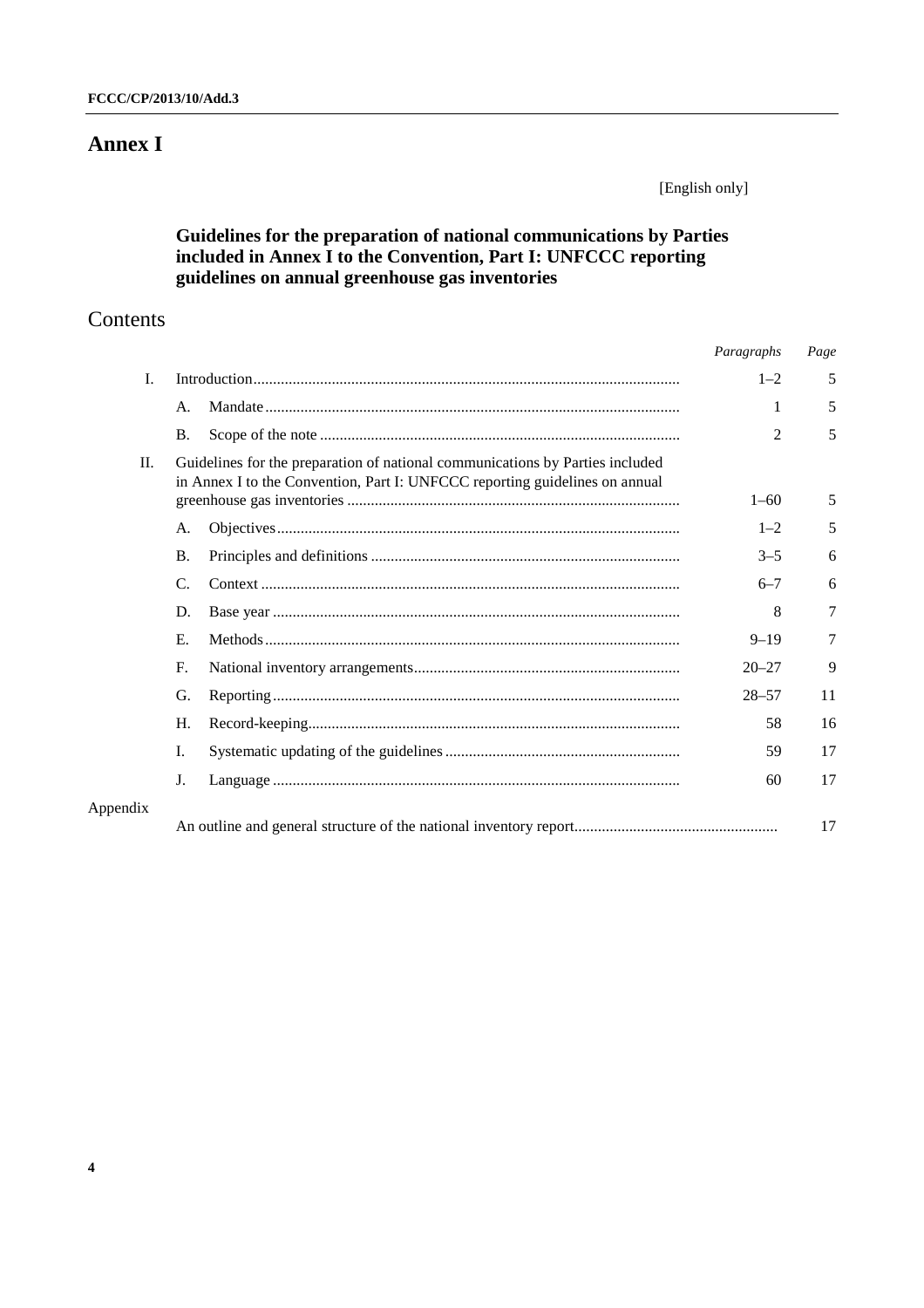# **I. Introduction**

# **A. Mandate**

1. The Conference of the Parties (COP), by decision 24/CP.19, adopted the "Guidelines for the preparation of national communications by Parties included in Annex I to the Convention, Part I: UNFCCC reporting guidelines on annual greenhouse gas inventories" (UNFCCC Annex I inventory reporting guidelines) and tables of the common reporting format to implement the use of the *2006 IPCC Guidelines for National Greenhouse Gas inventorie*s (2006 IPCC Guidelines).

# **B. Scope of the note**

2. This document contains the complete updated UNFCCC Annex I inventory reporting guidelines for all inventory sectors. The UNFCCC Annex I reporting guidelines on annual greenhouse gas inventories have been updated to reflect the implementation of the use of the 2006 IPCC Guidelines.

# **II. Guidelines for the preparation of national communications by Parties included in Annex I to the Convention, Part I: UNFCCC reporting guidelines on annual greenhouse gas inventories**

# **A. Objectives**

1. The "Guidelines for the preparation of national communications by Parties included in Annex I to the Convention, Part I: UNFCCC reporting guidelines on annual greenhouse gas inventories" (hereinafter referred to as the UNFCCC Annex I inventory reporting guidelines) cover the estimation and reporting of anthropogenic<sup>1</sup> greenhouse gas (GHG) emissions and removals in both annual GHG inventories and inventories included in national communications, as specified by decision 11/CP.4 and other relevant decisions of the COP.

2. The objectives of the UNFCCC Annex I inventory reporting guidelines are:

To assist Parties included in Annex I to the Convention (Annex I Parties) in meeting their commitments under Articles 4 and 12 of the Convention;

 (b) To contribute to ensuring the transparency of emission reduction commitments;

 (c) To facilitate the process of considering annual national inventories, including the preparation of technical analysis and synthesis documentation;

To facilitate the process of verification, technical assessment and expert review of the inventory information;

 (e) To assist Annex I Parties in ensuring and/or improving the quality of their annual GHG inventory submissions.

 <sup>1</sup> Any reference to GHG emissions and removals in the guidelines shall be understood as anthropogenic GHG emissions and removals.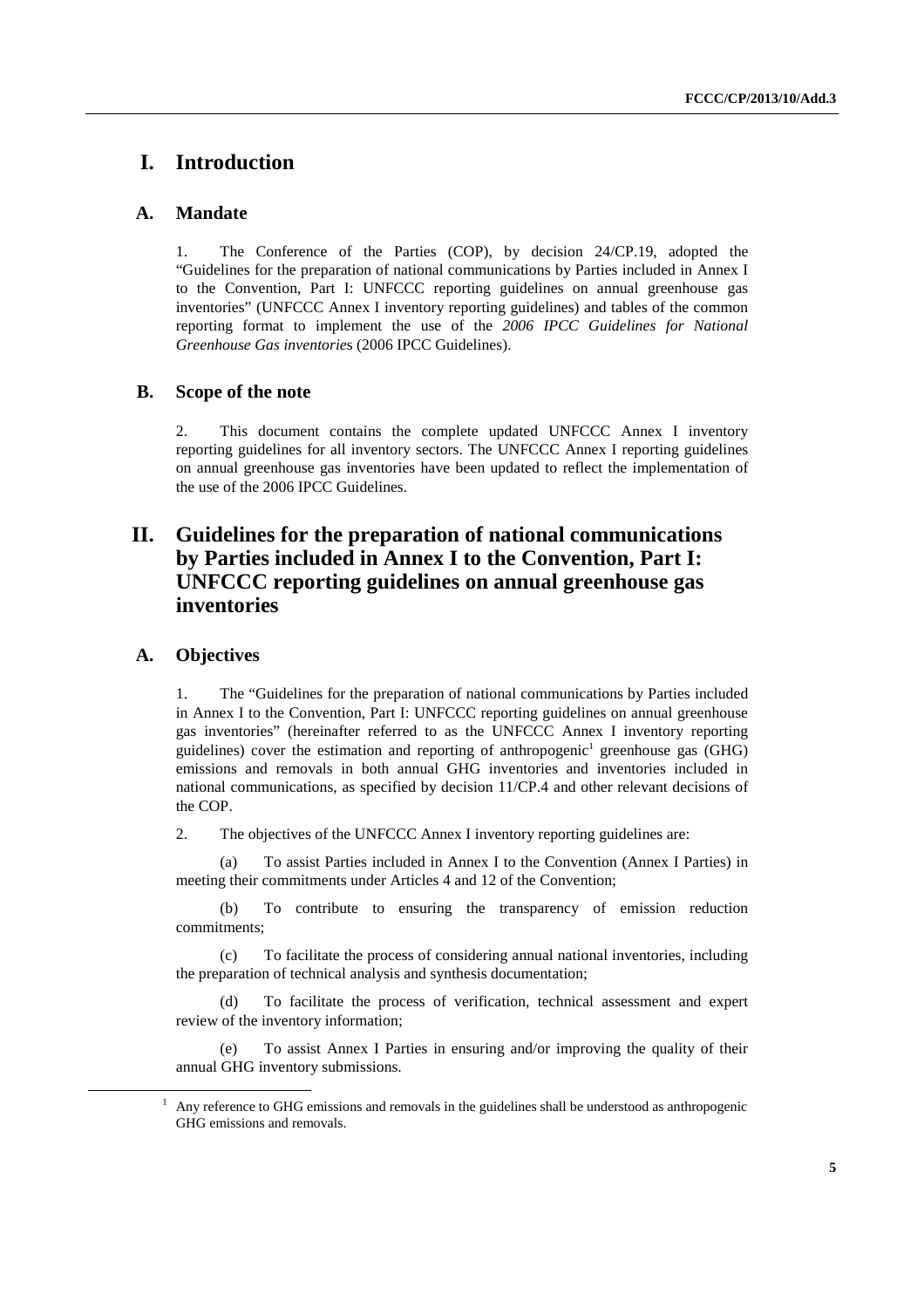# **B. Principles and definitions**

3. The annual GHG inventory should be transparent, consistent, comparable, complete and accurate.

4. In the context of these UNFCCC Annex I inventory reporting guidelines:

 (a) *Transparency* means that the data sources, assumptions and methodologies used for an inventory should be clearly explained, in order to facilitate the replication and assessment of the inventory by users of the reported information. The transparency of inventories is fundamental to the success of the process for the communication and consideration of the information. The use of the common reporting format (CRF) tables and the preparation of a structured national inventory report (NIR) contribute to the transparency of the information and facilitate national and international reviews;

 (b) *Consistency* means that an annual GHG inventory should be internally consistent for all reported years in all its elements across sectors, categories and gases. An inventory is consistent if the same methodologies are used for the base and all subsequent years and if consistent data sets are used to estimate emissions or removals from sources or sinks. Under certain circumstances referred to in paragraphs 16 to 18 below, an inventory using different methodologies for different years can be considered to be consistent if it has been recalculated in a transparent manner, in accordance with the *2006 IPCC Guidelines for National Greenhouse Gas Inventories* (hereinafter referred to as the 2006 IPCC Guidelines);

 (c) *Comparability* means that estimates of emissions and removals reported by Annex I Parties in their inventories should be comparable among Annex I Parties. For that purpose, Annex I Parties should use the methodologies and formats agreed by the COP for making estimations and reporting their inventories. The allocation of different source/sink categories should follow the CRF tables provided in annex II to decision 24/CP.19 at the level of the summary and sectoral tables;

 (d) *Completeness* means that an annual GHG inventory covers at least all sources and sinks, as well as all gases, for which methodologies are provided in the 2006 IPCC Guidelines or for which supplementary methodologies have been agreed by the COP. Completeness also means the full geographical coverage of the sources and sinks of an Annex I Party;<sup>2</sup>

 (e) *Accuracy* means that emission and removal estimates should be accurate in the sense that they are systematically neither over nor under true emissions or removals, as far as can be judged, and that uncertainties are reduced as far as practicable. Appropriate methodologies should be used, in accordance with the 2006 IPCC Guidelines, to promote accuracy in inventories.

5. In the context of these reporting guidelines, the definitions of common terms used in GHG inventory preparation are those provided in the 2006 IPCC Guidelines.

# **C. Context**

6. The UNFCCC Annex I inventory reporting guidelines also cover the establishment and maintenance of national inventory arrangements for the purpose of the continued preparation of timely, complete, consistent, comparable, accurate and transparent annual GHG inventories.

 <sup>2</sup> <sup>2</sup> According to the instrument of ratification, acceptance, approval or accession to the Convention of each Annex I Party.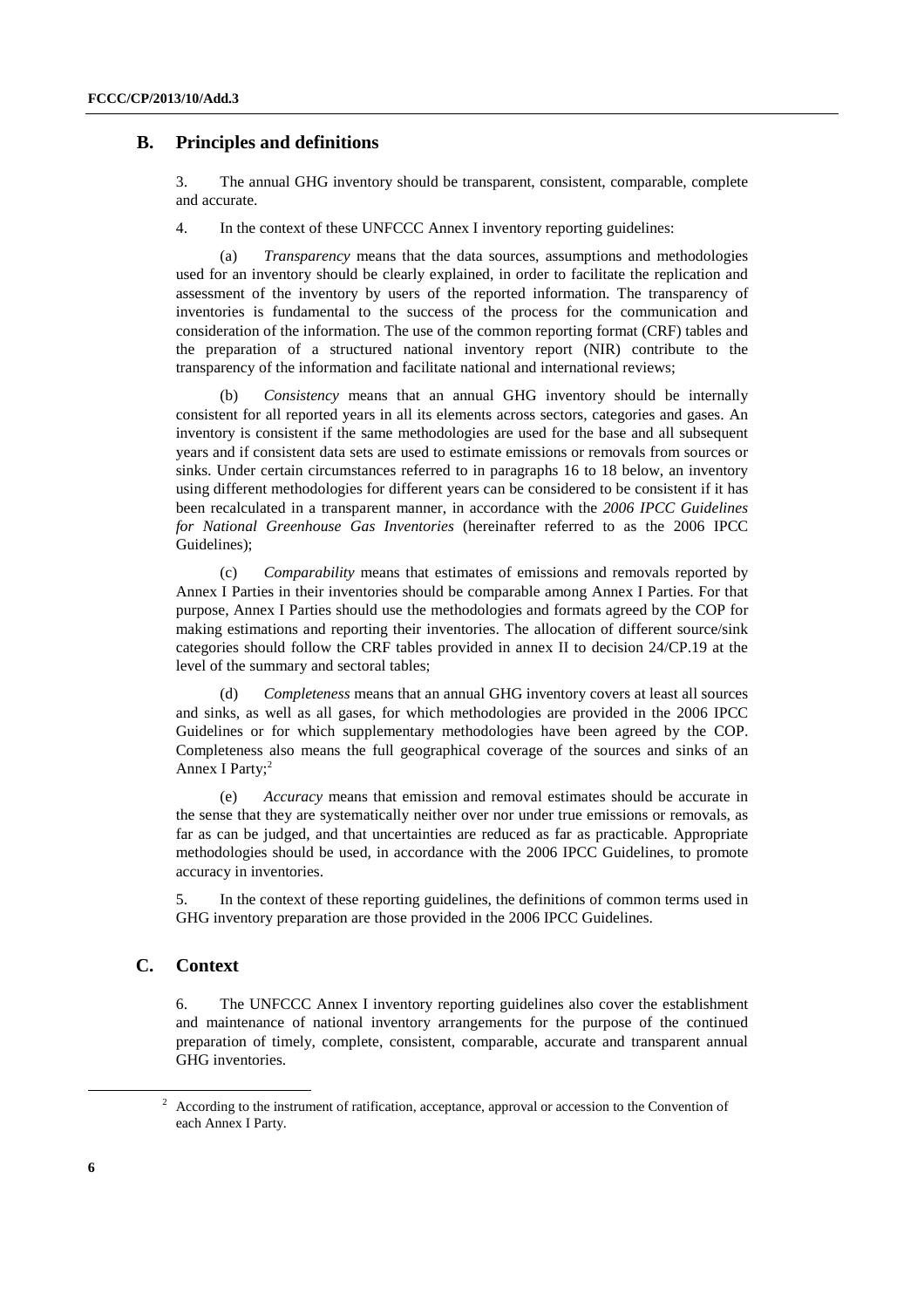7. An annual GHG inventory submission shall consist of an NIR and the CRF tables, as set out in annexes I and II to decision 24/CP.19. The annual submission also comprises information provided by an Annex I Party in addition to its submitted NIR and CRF tables.

### **D. Base year**

8. The year 1990 should be the base year for the estimation and reporting of inventories. According to the provisions of Article 4, paragraph 6, of the Convention and decisions 9/CP.2, 11/CP.4 and 7/CP.12, the following Annex I Parties that are undergoing the process of transition to a market economy are allowed to use a base year or a period of years other than 1990, or a level of emissions as established by a decision of the COP, as follows:

| Bulgaria: | 1988                                  |
|-----------|---------------------------------------|
| Croatia:  | $1990^3$                              |
| Hungary:  | the average of the years 1985 to 1987 |
| Poland:   | 1988                                  |
| Romania:  | 1989                                  |
| Slovenia  | 1986                                  |

# **E. Methods**

#### Methodology

9. Annex I Parties shall use the methodologies provided in the 2006 IPCC Guidelines, unless stated otherwise in the UNFCCC Annex I inventory reporting guidelines, and any supplementary methodologies agreed by the COP, and other relevant COP decisions to estimate anthropogenic emissions by sources and removals by sinks of GHGs not controlled by the Montreal Protocol.

10. Annex I Parties may use different methods (tiers) contained in the 2006 IPCC Guidelines, prioritizing these methods in accordance with the 2006 IPCC Guidelines. Annex I Parties may also use national methodologies which they consider better able to reflect their national situation, provided that these methodologies are compatible with the 2006 IPCC Guidelines and are well documented and scientifically based.

11. For categories<sup>4</sup> that are determined to be key categories, in accordance with the 2006 IPCC Guidelines, and estimated in accordance with the provisions in paragraph 14 below, Annex I Parties should make every effort to use a recommended method, in accordance with the corresponding decision trees in the 2006 IPCC Guidelines. Annex I Parties should also make every effort to develop and/or select emission factors (EFs), and collect and select activity data (AD), in accordance with IPCC good practice. Where national circumstances prohibit the use of a recommended method, then the Annex I Party shall explain in its annual GHG inventory submission the reason(s) as to why it was unable to implement a recommended method in accordance with the decision trees in the 2006 IPCC Guidelines.

 <sup>3</sup> In accordance with decision 7/CP.12.

<sup>4</sup> The term "categories" refers to both source and sink categories as set out in the 2006 IPCC Guidelines. The term "key categories" refers to the key categories as addressed in the 2006 IPCC Guidelines.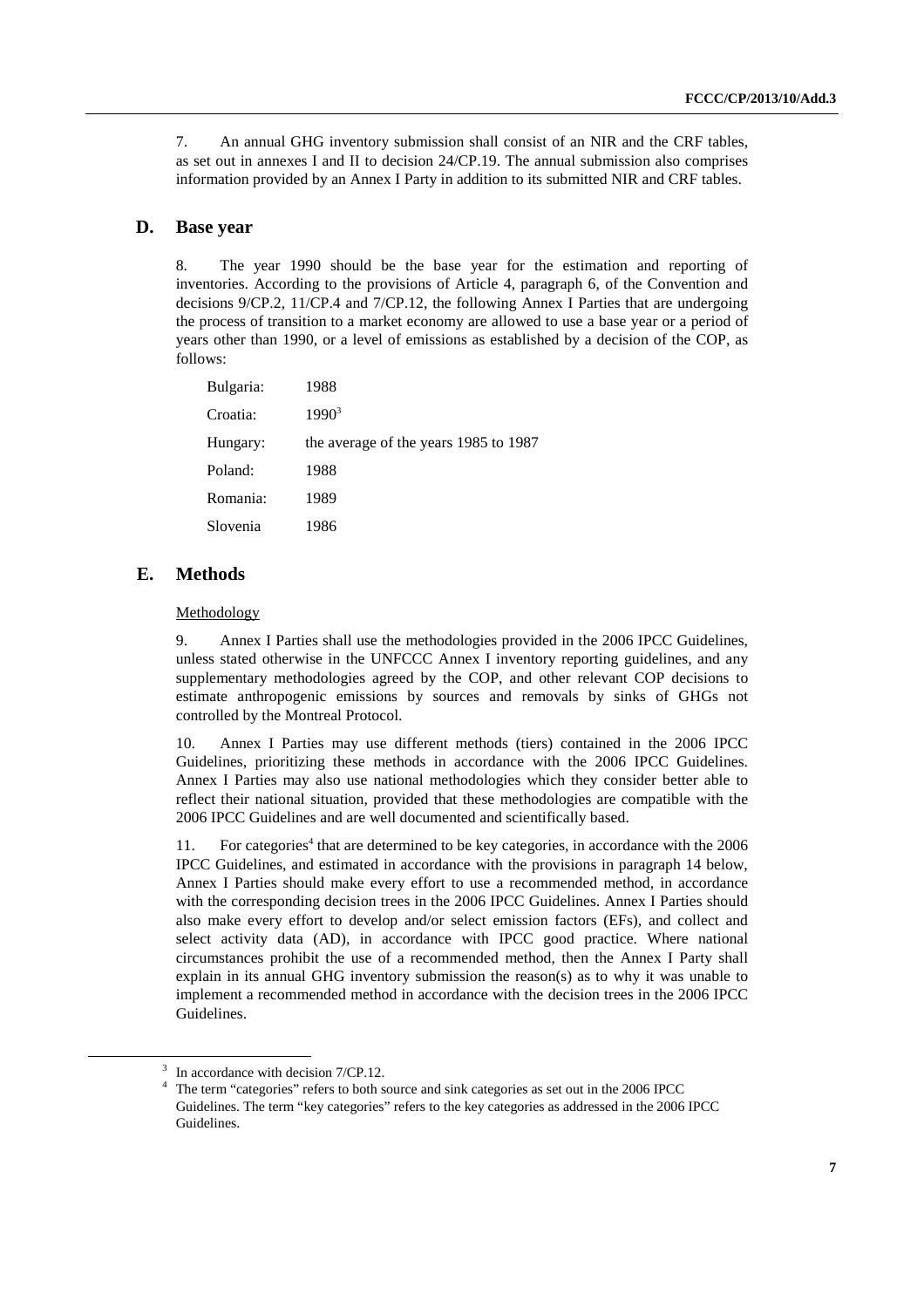12. The 2006 IPCC Guidelines provide default methodologies which include default EFs and in some cases default AD for the categories to be reported. As the assumptions implicit in these default data, factors and methods may not be appropriate for specific national circumstances, Annex I Parties should use their own national EFs and AD, where available, provided that they are developed in a manner consistent with the 2006 IPCC Guidelines and are considered to be more accurate than the defaults. If Annex I Parties lack country-specific information, they could also use EFs or other parameters provided in the IPCC Emission Factor Database, where available, provided that they can demonstrate that those parameters are appropriate in the specific national circumstances and are more accurate than the default data provided in the 2006 IPCC Guidelines. Annex I Parties shall transparently explain in their annual GHG inventory submissions what data and/or parameters have been used.

13. Parties are encouraged to refine estimates of anthropogenic emissions and removals in the land use, land-use change and forestry (LULUCF) sector through the application of tier 3 methods, provided that they are developed in a manner consistent with the 2006 IPCC Guidelines, and information for transparency is provided in accordance with paragraph 50(a) below.

#### Key category identification

14. Annex I Parties shall identify their key categories for the base year and the latest reported inventory year, using approach 1, level and trend assessment, including and excluding LULUCF. Parties are encouraged to also use approach 2 and to add additional key categories to the result of approach 1.

#### Uncertainties

15. Annex I Parties shall quantitatively estimate the uncertainty of the data used for all source and sink categories using at least approach 1, as provided in the 2006 IPCC Guidelines, and report uncertainties for at least the base year and the latest inventory year and the trend uncertainty between these two years. Annex I Parties are encouraged to use approach 2 or a hybrid of approaches 1 and 2 provided in the 2006 IPCC Guidelines, in order to address technical limitations of approach 1. The uncertainty of the data used for all source and sink categories should also be qualitatively discussed in a transparent manner in the NIR, in particular for categories that were identified as key categories.

#### Recalculations and time-series consistency

16. The inventory for a time series, including the base year and all subsequent years for which the inventory has been reported, should be estimated using the same methodologies, and the underlying AD and EFs should be obtained and used in a consistent manner, ensuring that changes in emission trends are not introduced as a result of changes in estimation methods or assumptions over the time series of estimates.

17. Recalculations should ensure the consistency of the time series and shall be carried out to improve accuracy and/or completeness. Where the methodology or manner in which underlying AD and EFs are gathered has changed, Annex I Parties should recalculate their inventories for the base year and subsequent years of the times series. Annex I Parties should evaluate the need for recalculations relative to the reasons provided in the 2006 IPCC Guidelines, in particular for key categories. Recalculations should be performed in accordance with 2006 IPCC Guidelines and the general principles set down in these reporting guidelines.

18. In some cases it may not be possible to use the same methods and consistent data sets for all years, owing to a possible lack of AD, EFs or other parameters directly used in the calculation of emission estimates for some historical years, including the base year. In such cases, emissions or removals may need to be recalculated using alternative methods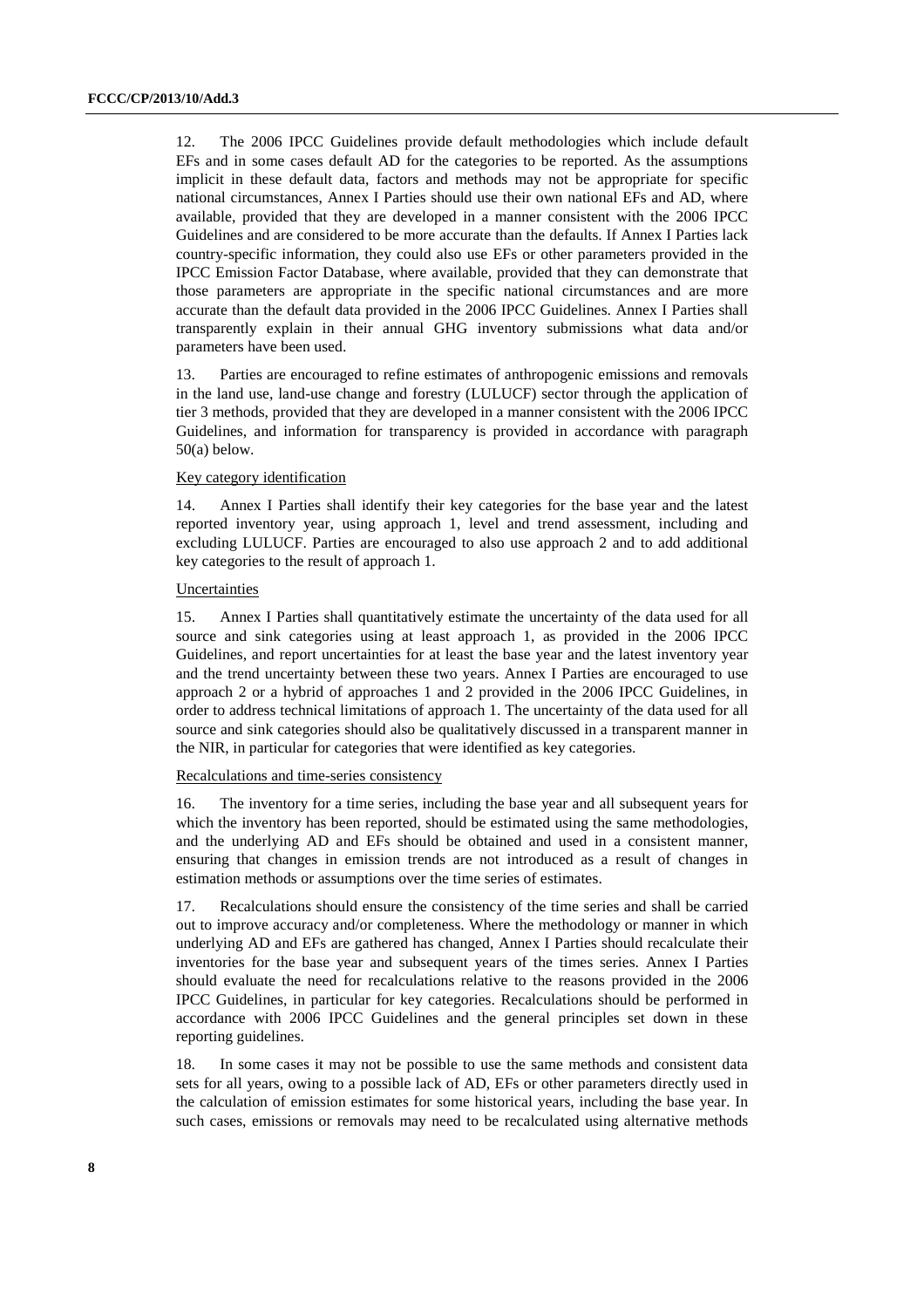not generally covered by paragraph 9 above. In these instances, Annex I Parties should use one of the techniques provided in the 2006 IPCC Guidelines to estimate the missing values. Annex I Parties should document and report the methodologies used for the entire time series.

### Quality assurance/quality control

19. Each Annex I Party shall elaborate an inventory quality assurance/quality control (QA/QC) plan and implement general inventory QC procedures in accordance with its QA/QC plan following the 2006 IPCC Guidelines. In addition, Annex I Parties should apply category-specific QC procedures for key categories and for those individual categories in which significant methodological changes and/or data revisions have occurred, in accordance with the 2006 IPCC Guidelines. In addition, Annex I Parties should implement QA procedures by conducting a basic expert peer review of their inventories in accordance with the 2006 IPCC Guidelines.

## **F. National inventory arrangements**

20. Each Annex I Party should implement and maintain national inventory arrangements for the estimation of anthropogenic GHG emissions by sources and removals by sinks. The national inventory arrangements include all institutional, legal and procedural arrangements made within an Annex I Party for estimating anthropogenic emissions by sources and removals by sinks of all GHGs not controlled by the Montreal Protocol, and for reporting and archiving inventory information.

21. National inventory arrangements should be designed and operated:

 (a) To ensure the transparency, consistency, comparability, completeness and accuracy of inventories, as defined in paragraphs 3 and 4 above;

To ensure the quality of inventories through the planning, preparation and management of inventory activities. Inventory activities include collecting AD, selecting methods and EFs appropriately, estimating anthropogenic GHG emissions by sources and removals by sinks, implementing uncertainty assessment and QA/QC activities, and carrying out procedures for the verification of the inventory data at the national level, as described in these reporting guidelines.

22. In the implementation of its national inventory arrangements, each Annex I Party should perform the following general functions:

 (a) Establish and maintain the institutional, legal and procedural arrangements necessary to perform the functions defined in paragraphs 23 to 27 below, as appropriate, between the government agencies and other entities responsible for the performance of all functions defined in these reporting guidelines:

 (b) Ensure sufficient capacity for the timely performance of the functions defined in these reporting guidelines, including data collection for estimating anthropogenic GHG emissions by sources and removals by sinks and arrangements for the technical competence of the staff involved in the inventory development process;

 (c) Designate a single national entity with overall responsibility for the national inventory;

 (d) Prepare national annual GHG inventories in a timely manner in accordance with these reporting guidelines and relevant decisions of the COP, and provide the information necessary to meet the reporting requirements defined in these reporting guidelines and in relevant decisions of the COP;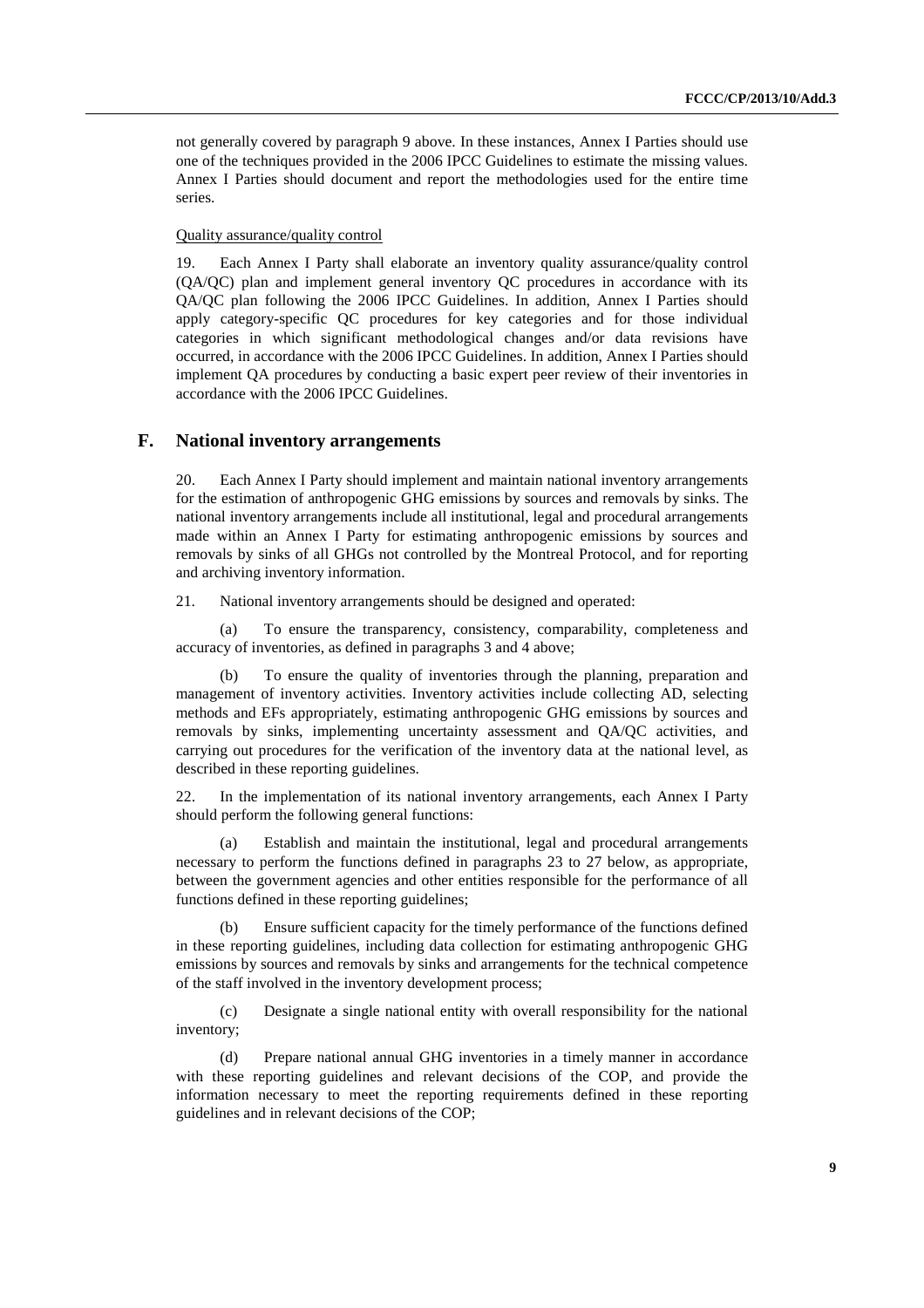(e) Undertake specific functions relating to inventory planning, preparation and management.

#### Inventory planning

23. As part of its inventory planning, each Annex I Party should:

 (a) Define and allocate specific responsibilities in the inventory development process, including those relating to choosing methods, data collection, particularly AD and EFs from statistical services and other entities, processing and archiving, and QA/QC. Such definition should specify the roles of, and the cooperation between, government agencies and other entities involved in the preparation of the inventory, as well as the institutional, legal and procedural arrangements made to prepare the inventory;

(b) Elaborate an inventory QA/QC plan as indicated in paragraph 19 above;

 (c) Establish processes for the official consideration and approval of the inventory, including any recalculations, prior to its submission, and for responding to any issues raised in the inventory review process.

24. As part of its inventory planning, each Annex I Party should consider ways to improve the quality of AD, EFs, methods and other relevant technical elements of the inventory. Information obtained from the implementation of the QA/QC programme, the inventory review process and other verification activities should be considered in the development and/or revision of the QA/QC plan and the quality objectives.

#### Inventory preparation

25. As part of its inventory preparation, each Annex I Party should:

 (a) Prepare estimates in accordance with the requirements defined in these reporting guidelines;

 (b) Collect sufficient AD, process information and EFs as are necessary to support the methods selected for estimating anthropogenic GHG emissions by sources and removals by sinks;

 (c) Make quantitative estimates of uncertainty for each category and for the inventory as a whole, as indicated in paragraph 15 above;

 (d) Ensure that any recalculations are prepared in accordance with paragraphs 16–18 above;

 (e) Compile the NIR and the CRF tables in accordance with these reporting guidelines;

 (f) Implement general inventory QC procedures in accordance with its QA/QC plan, following the 2006 IPCC Guidelines.

26. As part of its inventory preparation, each Annex I Party should:

 (a) Apply category-specific QC procedures for key categories and for those individual categories in which significant methodological and/or data revisions have occurred, in accordance with the 2006 IPCC Guidelines;

 (b) Provide for a basic review of the inventory by personnel that have not been involved in the inventory development process, preferably an independent third party, before the submission of the inventory, in accordance with the planned QA procedures referred to in paragraph 19 above;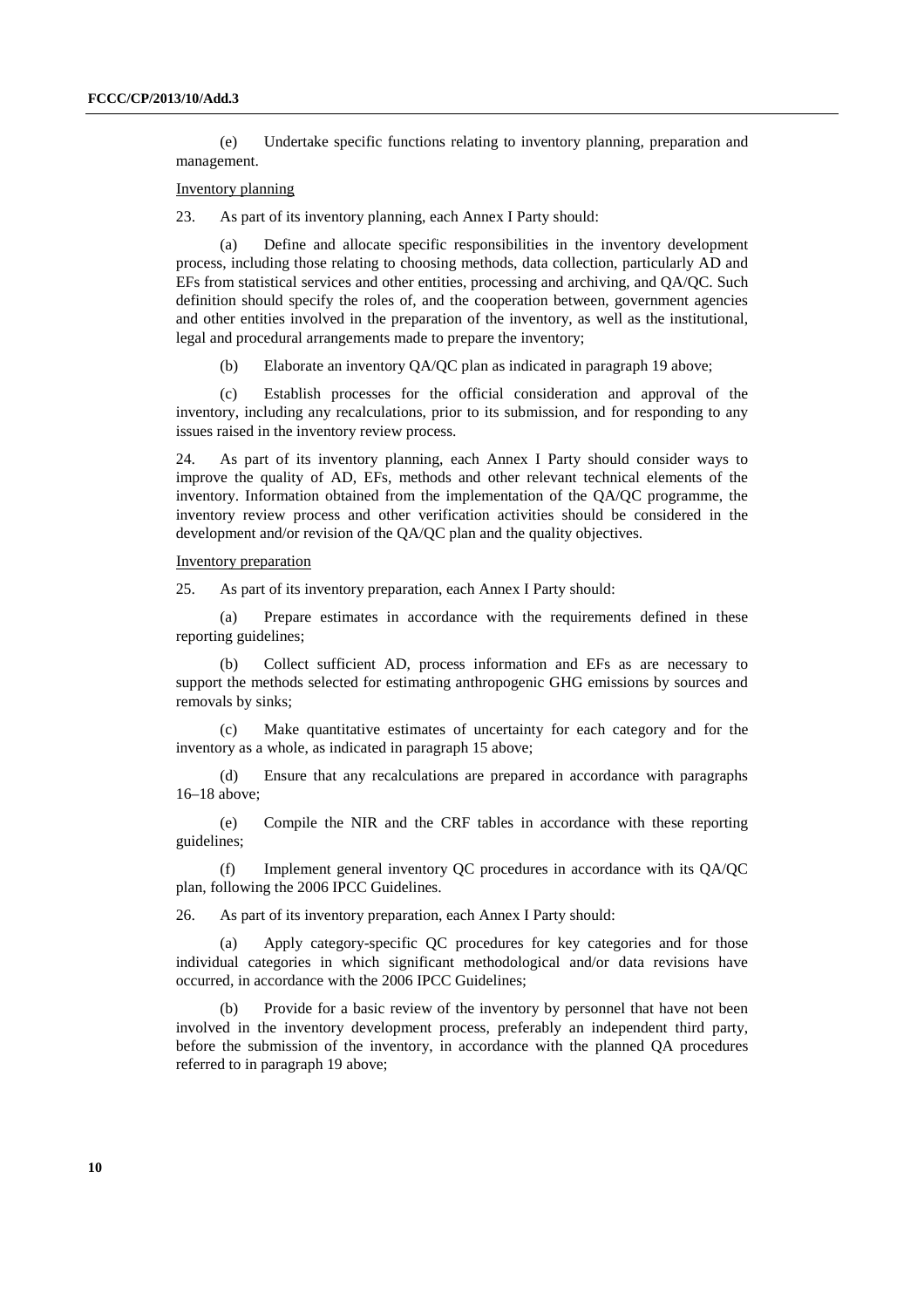(c) Provide for a more extensive review of the inventory for key categories, as well as for categories where significant changes to methods or data have been made, in accordance with the 2006 IPCC Guidelines;

On the basis of the reviews described in paragraph  $26(b)$  and (c) above and periodic internal evaluations of the inventory preparation process, re-evaluate the inventory planning process, in order to meet the established quality objectives referred to in paragraph 24 above.

#### Inventory management

27. As part of its inventory management, each Annex I Party should:

 (a) Archive all relevant inventory information for the reported time series, including all disaggregated EFs and AD, documentation on how these factors and data have been generated and aggregated for the preparation of the inventory, internal documentation on QA/QC procedures, external and internal reviews, and documentation on annual key categories and key category identification and planned inventory improvements;

Provide review teams with access to all archived information used by the Party to prepare the inventory through the single national entity, in accordance with relevant decisions of the COP;

 (c) Respond, in a timely manner, to requests for clarifying inventory information resulting from the different stages of the process of review of the inventory information and information on the national inventory arrangements.

### **G. Reporting**

#### **1. General guidance**

Estimates of emissions and removals

28. Article 12, paragraph 1(a), of the Convention requires that each Party shall communicate to the COP, through the secretariat, inter alia, a national inventory of anthropogenic emissions by sources and removals by sinks of all GHGs not controlled by the Montreal Protocol. As a minimum requirement, inventories shall contain information on the following GHGs: carbon dioxide  $(CO_2)$ , methane  $(CH_4)$ , nitrous oxide  $(N_2O)$ , perfluorocarbons (PFCs), hydrofluorocarbons (HFCs), sulphur hexafluoride  $(SF_6)$  and nitrogen trifluoride  $(NF_3)$ .

29. In addition, Annex I Parties should provide information on the following precursor gases: carbon monoxide (CO), nitrogen oxides  $(NO<sub>X</sub>)$  and non-methane volatile organic compounds (NMVOCs), as well as sulphur oxides  $(SO<sub>x</sub>)$ . Annex I Parties may report indirect  $CO_2$  from the atmospheric oxidation of  $CH_4$ ,  $CO$  and NMVOCs. Annex I Parties may report as a memo item indirect  $N_2O$  emissions from other than the agriculture and LULUCF sources. These estimates of indirect  $N_2O$  should not be included in national totals. For Parties that decide to report indirect  $CO<sub>2</sub>$  the national totals shall be presented with and without indirect  $CO<sub>2</sub>$ .

30. GHG emissions and removals should be presented on a gas-by-gas basis in units of mass, with emissions by sources listed separately from removals by sinks, except in cases where it may be technically impossible to separate information on sources and sinks in the area of LULUCF. For HFCs and PFCs, emissions should be reported for each relevant chemical in the category on a disaggregated basis, except in cases where paragraph 36 below applies.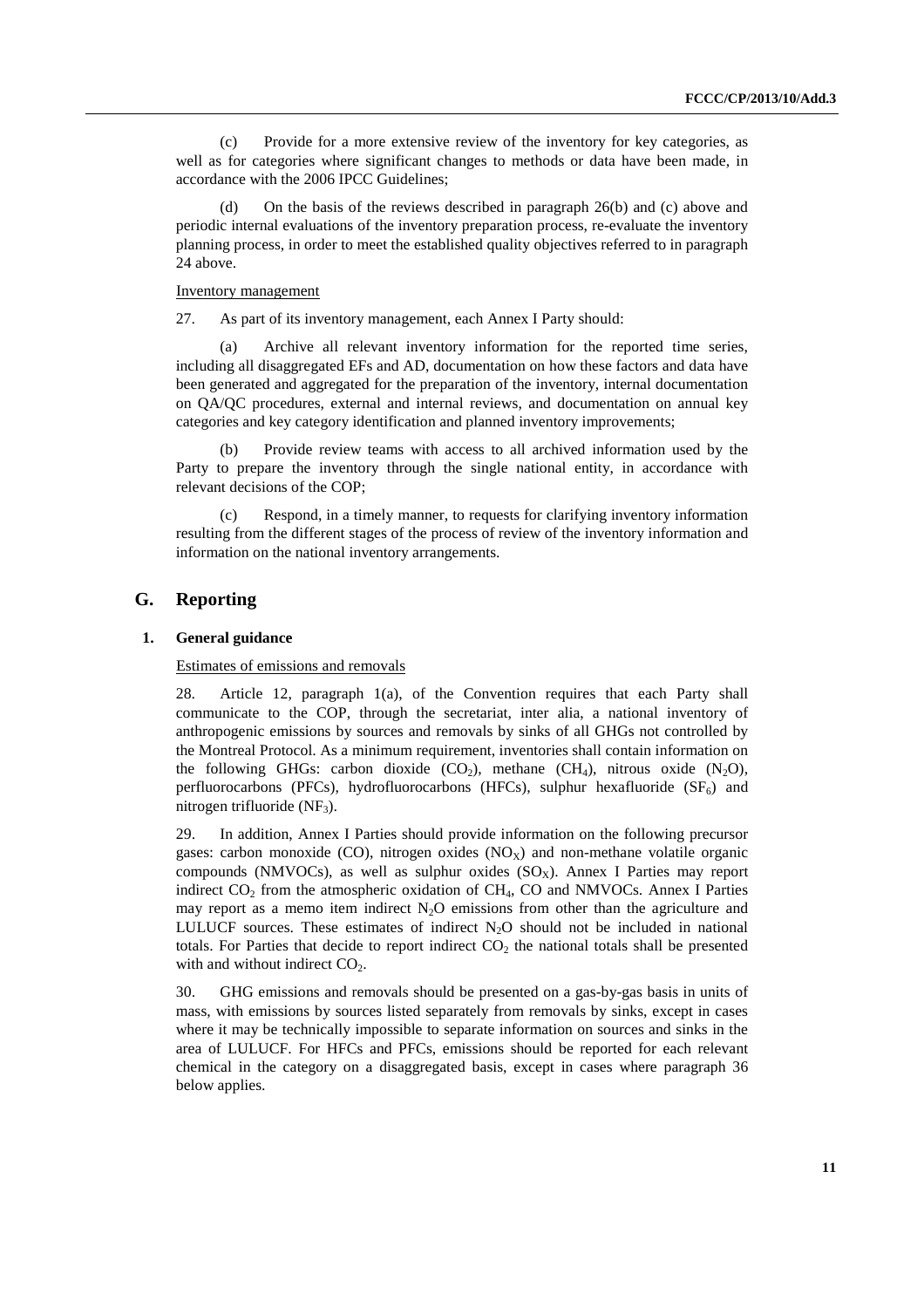31. Annex I Parties should report aggregate emissions and removals of GHGs, expressed in  $CO_2$  equivalent  $(CO_2$  eq), using the global warming potential values as agreed by decision 24/CP.19 or any subsequent decision by the COP on global warming potentials.

32. Annex I Parties shall report actual emissions of HFCs, PFCs,  $SF<sub>6</sub>$  and  $NF<sub>3</sub>$ , providing disaggregated data by chemical (e.g. HFC-134a) and category in units of mass and in  $CO<sub>2</sub>$  eq, except in cases where paragraph 36 below applies. Annex I Parties should report emission estimates or notation keys in line with paragraph 37 below and trends for these gases for 1990 onwards, in accordance with the provisions of these reporting guidelines.

33. Annex I Parties are strongly encouraged to also report emissions and removals of additional GHGs, such as hydrofluoroethers (HFEs), perfluoropolyethers (PFPEs), and other gases for which 100-year global warming potential values are available from the IPCC but have not yet been adopted by the COP. These emissions and removals should be reported separately from national totals.

34. In accordance with the 2006 IPCC Guidelines, international aviation and marine bunker fuel emissions should not be included in national totals but should be reported separately. Annex I Parties should make every effort to both apply and report according to the method contained in the 2006 IPCC Guidelines for separating domestic and international emissions. Annex I Parties should also report emissions from international aviation and marine bunker fuels as two separate entries in their inventories.

35. Annex I Parties should clearly indicate how feedstocks and non-energy use of fuels have been accounted for in the inventory, under the energy or industrial processes sector, in accordance with the 2006 IPCC Guidelines.

36. Emissions and removals should be reported at the most disaggregated level of each source/sink category, taking into account that a minimum level of aggregation may be required to protect confidential business and military information.

## **Completeness**

37. Where methodological or data gaps in inventories exist, information on these gaps should be presented in a transparent manner. Annex I Parties should clearly indicate the sources and sinks which are not considered in their inventories but which are included in the 2006 IPCC Guidelines, and explain the reasons for such exclusion. Similarly, Annex I Parties should indicate the parts of their geographical area, if any, not covered by their inventory and explain the reasons for their exclusion. In addition, Annex I Parties should use the notation keys presented below to fill in the blanks in all the CRF tables.<sup>5</sup> This approach facilitates the assessment of the completeness of an inventory. The notation keys are as follows:

 (a) "NO" (not occurring) for categories or processes, including recovery, under a particular source or sink category that do not occur within an Annex I Party;

 (b) "NE" (not estimated) for AD and/or emissions by sources and removals by sinks of GHGs which have not been estimated but for which a corresponding activity may occur within a Party.<sup>6</sup> Where "NE" is used in an inventory to report emissions or removals of  $CO_2$ , N<sub>2</sub>O, CH<sub>4</sub>, HFCs, PFCs,  $SF_6$  and NF<sub>3</sub>, the Annex I Party shall indicate in both the NIR and the CRF completeness table why such emissions or removals have not been estimated. Furthermore, a Party may consider that a disproportionate amount of effort

 $\frac{1}{5}$ <sup>5</sup> If notation keys are used in the NIR, they should be consistent with those reported in the CRF tables.

<sup>&</sup>lt;sup>6</sup> The notation key "NE" could also be used when an activity occurs in the Party but the 2006 IPCC Guidelines do not provide methodologies to estimate the emissions/removals.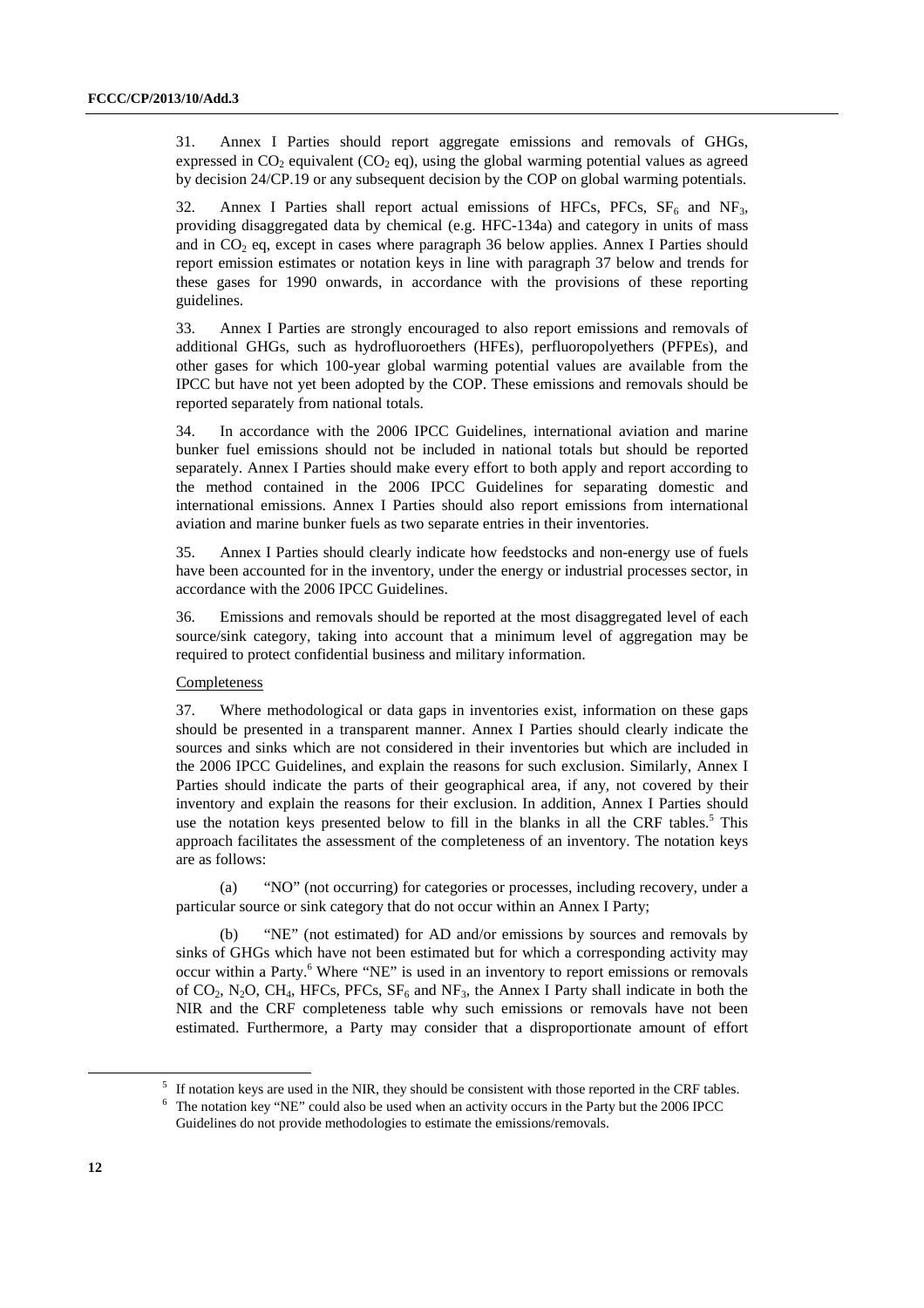would be required to collect data for a gas from a specific category<sup>7</sup> that would be insignificant in terms of the overall level and trend in national emissions and in such cases use the notation key "NE". The Party should in the NIR provide justifications for exclusion in terms of the likely level of emissions. An emission should only be considered insignificant if the likely level of emissions is below 0.05 per cent of the national total GHG emissions,<sup>8</sup> and does not exceed 500 kt  $CO<sub>2</sub>$  eq. The total national aggregate of estimated emissions for all gases and categories considered insignificant shall remain below 0.1 per cent of the national total GHG emissions.<sup>9</sup> Parties should use approximated AD and default IPCC EFs to derive a likely level of emissions for the respective category. Once emissions from a specific category have been reported in a previous submission, emissions from this specific category shall be reported in subsequent GHG inventory submissions;

 (c) "NA" (not applicable) for activities under a given source/sink category that do occur within the Party but do not result in emissions or removals of a specific gas. If the cells for categories in the CRF tables for which "NA" is applicable are shaded, they do not need to be filled in;

 (d) "IE" (included elsewhere) for emissions by sources and removals by sinks of GHGs estimated but included elsewhere in the inventory instead of under the expected source/sink category. Where "IE" is used in an inventory, the Annex I Party should indicate, in the CRF completeness table, where in the inventory the emissions or removals for the displaced source/sink category have been included, and the Annex I Party should explain such a deviation from the inclusion under the expected category, especially if it is due to confidentiality;

 (e) "C" (confidential) for emissions by sources and removals by sinks of GHGs of which the reporting could lead to the disclosure of confidential information, given the provisions of paragraph 36 above.

38. Annex I Parties are encouraged to estimate and report emissions and removals for source or sink categories for which estimation methods are not included in the 2006 IPCC Guidelines. If Annex I Parties estimate and report emissions and removals for countryspecific sources or sinks or of gases which are not included in the 2006 IPCC Guidelines, they should explicitly describe what source/sink categories or gases these are, as well as what methodologies, EFs and AD have been used for their estimation, and provide references for these data.

#### Key categories

39. Annex I Parties shall estimate and report the individual and cumulative percentage contributions from key categories to their national total, with respect to both level and trend. The emissions should be expressed in terms of  $CO<sub>2</sub>$  eq using the methods provided in the 2006 IPCC Guidelines. As indicated in paragraph 50 below, this information should be included in the NIR using tables 4.2 and 4.3 of the 2006 IPCC Guidelines, adapted to the level of category disaggregation that the Annex I Party used for determining its key categories.<sup>10</sup>

### **Verification**

40. For the purposes of verification, Annex I Parties should compare their national estimates of  $CO<sub>2</sub>$  emissions from fuel combustion with those estimates obtained using the

 <sup>7</sup> Category as defined in the CRF tables.

<sup>&</sup>lt;sup>8</sup> "National total GHG emissions" refers to the total GHG emissions without LULUCF for the latest reported inventory year.

As footnote 8 above.

<sup>&</sup>lt;sup>10</sup> Table 4.1 of the 2006 IPCC Guidelines should be used as the basis for preparing the key category analysis but does not need to be reported in the NIR.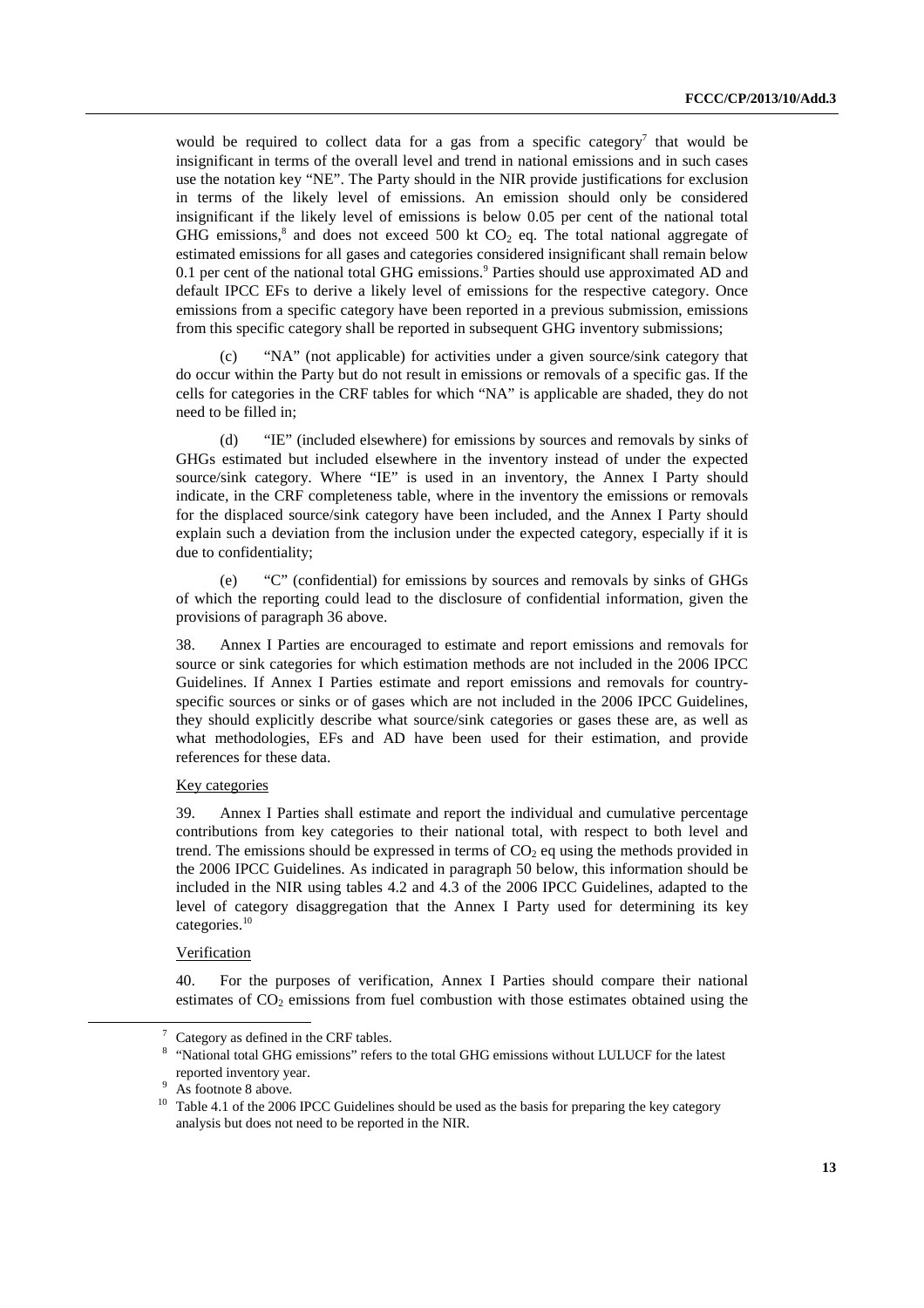IPCC reference approach, as contained in the 2006 IPCC Guidelines, and report the results of this comparison in the NIR.

41. Annex I Parties that prepare their estimates of emissions and/or removals using higher-tier (tier 3) methods and/or models shall provide in the NIR verification information consistent with the 2006 IPCC Guidelines.

### Uncertainties

42. Annex I Parties shall report, in the NIR, uncertainties estimated as indicated in paragraph 15 above, as well as methods used and underlying assumptions, for the purpose of helping to prioritize efforts to improve the accuracy of national inventories in the future and to guide decisions on methodological choice. This information should be presented using table 3.3 of volume 1 of the 2006 IPCC Guidelines. In addition, Annex I Parties should indicate in that table those categories that have been identified as key categories in their inventory.

#### Recalculations

43. Recalculations of previously submitted estimates of emissions and removals as a result of changes in methodologies, changes in the manner in which EFs and AD are obtained and used, or the inclusion of new sources or sinks which have existed since the base year but were not previously reported, shall be reported for the base year and all subsequent years of the time series up to the year for which the recalculations are made. Further, a discussion on the impact of the recalculations on the trend in emissions should be provided in the NIR at the category, sector and national total level, as appropriate.

44. Recalculations shall be reported in the NIR, with explanatory information and justifications for recalculations. Information on the procedures used for performing the recalculations, changes in the calculation methods, EFs and AD used, and the inclusion of sources or sinks not previously covered should be reported with an indication of the relevant changes in each source or sink category where these changes have taken place.

45. Annex I Parties shall report any other changes in estimates of emissions and removals, and clearly indicate the reason for the changes compared with previously submitted inventories (e.g. error correction, statistical reason or reallocation of categories), in the NIR as indicated in paragraph 50 below. Small differences (e.g. due to the rounding of estimates) should not be considered as recalculations.

### Quality assurance/quality control

46. Annex I Parties shall report in the NIR on their QA/QC plan and give information on QA/QC procedures already implemented or to be implemented in the future. In addition, Annex I Parties are encouraged to report on any peer review of their inventory, apart from the UNFCCC review.

#### Corrections

47. Inventories shall be reported without corrections relating, for example, to climate variations or trade patterns of electricity.

#### **2. National inventory report**

48. Annex I Parties shall submit to the COP, through the secretariat, an NIR containing detailed and complete information on their inventories. The NIR should ensure transparency and contain sufficiently detailed information to enable the inventory to be reviewed. This information should cover the base year, the most recent 10 years and any previous years since the base year ending with 0 or 5 (1990, 1995, 2000, etc.).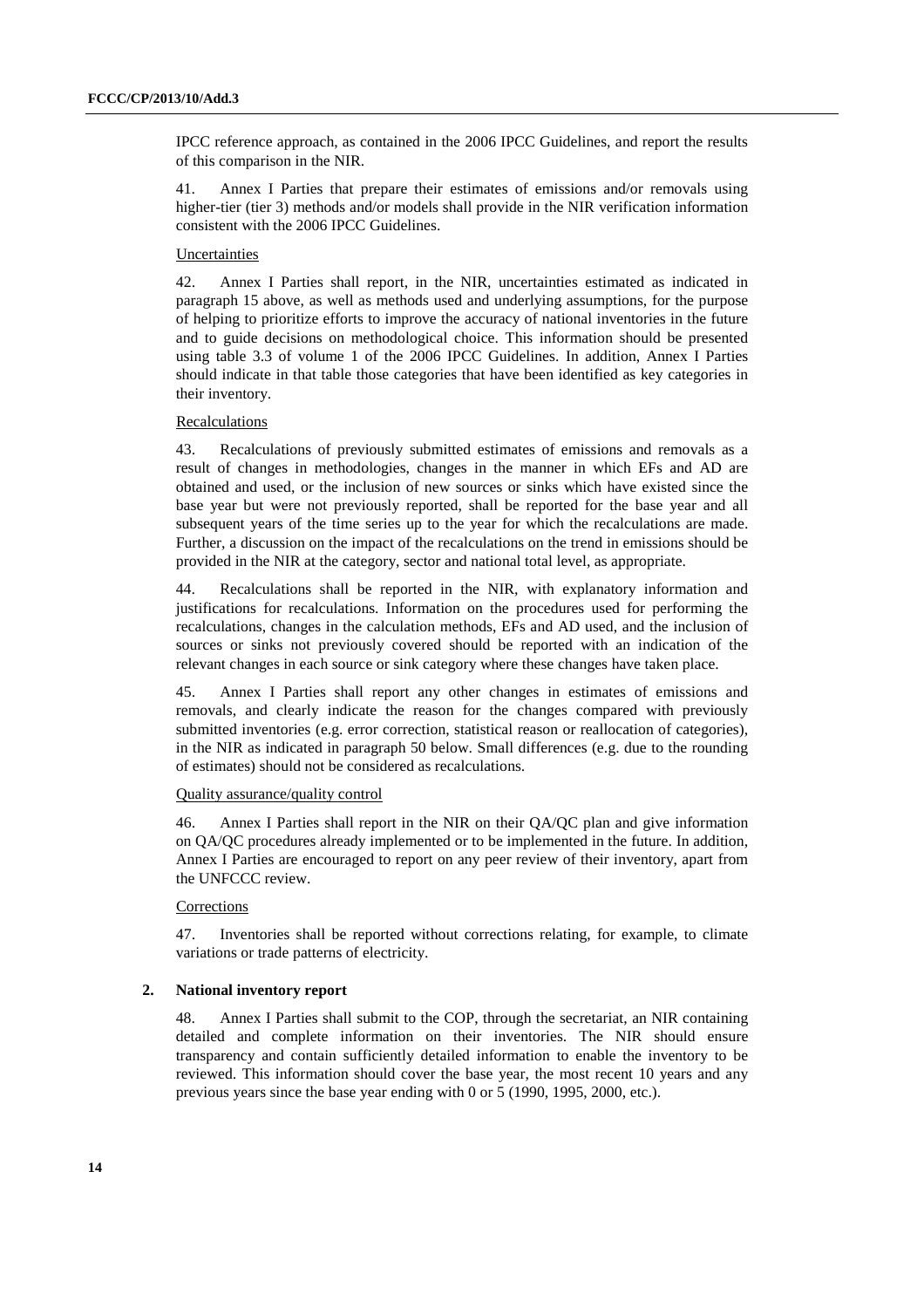49. Each year, an updated NIR shall be electronically submitted in its entirety to the COP, through the secretariat, in accordance with the relevant decisions of the COP.

50. The NIR shall include:

 (a) Descriptions, references and sources of information for the specific methodologies, including higher-tier methods and models, assumptions, EFs and AD, as well as the rationale for their selection. For tier 3 models, additional information for improving transparency; $11$ 

 (b) An indication of the level of complexity (IPCC tier) applied and a description of any national methodology used by the Annex I Party, as well as information on anticipated future improvements;

 (c) For key categories, an explanation if the recommended methods from the appropriate decision tree in the 2006 IPCC Guidelines are not used;

 (d) A description of the national key categories, as indicated in paragraph 39 above, including:

(i) A summary table with the key categories identified for the latest reporting year (by level and trend);

(ii) Information on the level of category disaggregation used and the rationale for its use;

(iii) Additional information relating to the methodology used for identifying key categories;

 (e) Information on how and where feedstocks and non-energy use of fuels have been reported in the inventory;

 (f) Assessment of completeness, including information and explanations in relation to categories not estimated or included elsewhere, and information related to the geographical scope;

(g) Information on uncertainties, as requested in paragraph 42 above;

 (h) Information on any recalculations relating to previously submitted inventory data, as requested in paragraphs 43 to 45 above, including changes in methodologies, sources of information and assumptions, in particular in relation to recalculations made in response to the review process;

(i) Information on changes in response to the review process;

 (j) Information on the national inventory arrangements and changes to the national inventory arrangements, including a description of the institutional arrangements for inventory preparation, as well as information on verification as requested in paragraphs 40 and 41 above and on QA/QC as requested in paragraph 46 above.

51. The NIR should follow the outline and general structure contained in annex I to decision 24/CP.19.

 $11$  Parties should, as applicable, report information on: basis and type of model, application and adaptation of the model, main equations/processes, key assumptions, domain of application, how the model parameters were estimated, description of key inputs and outputs, details of calibration and model evaluation, uncertainty and sensitivity analysis, QA/QC procedures adopted and references to peer-reviewed literature.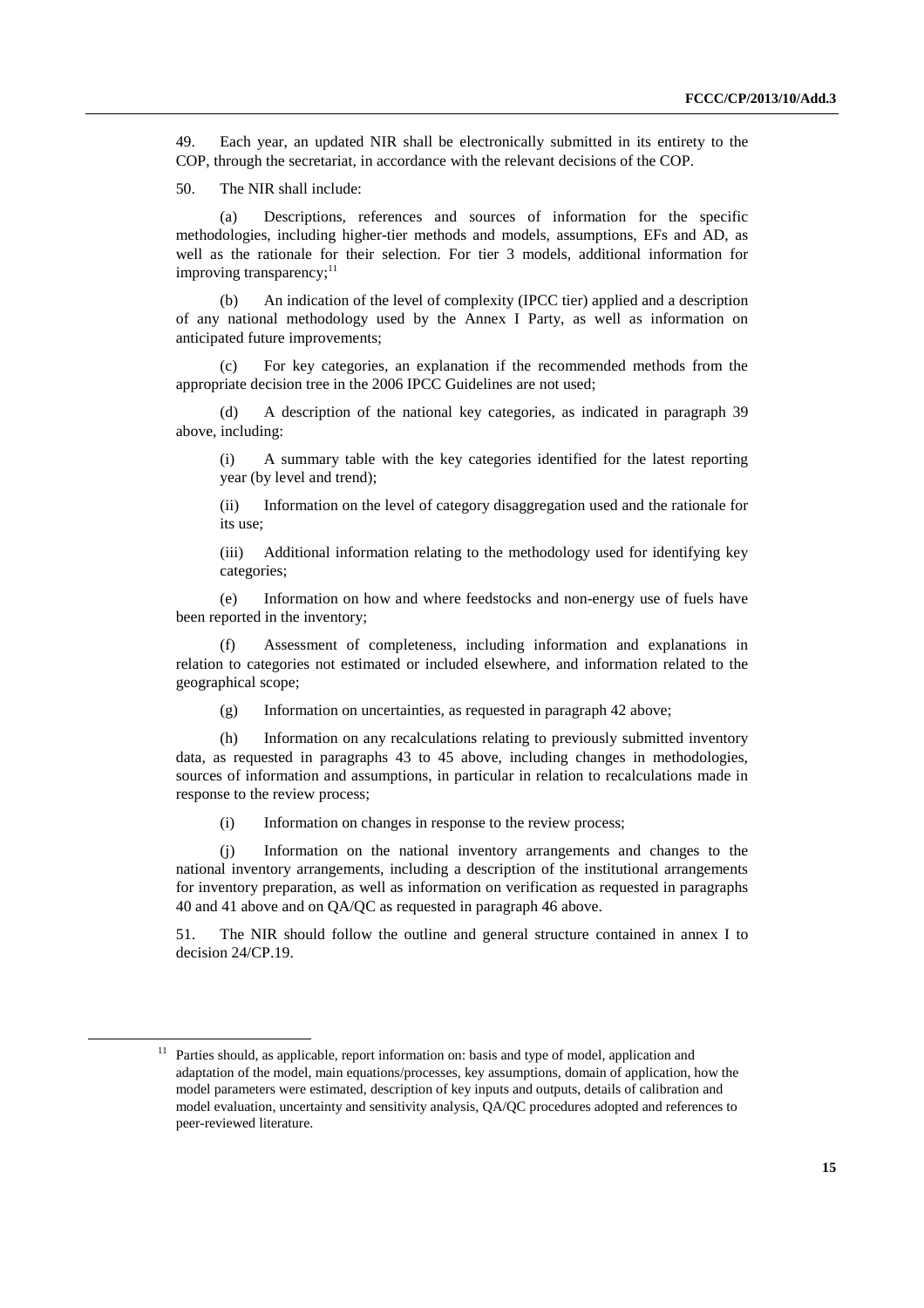#### **3. Common reporting format tables**

52. The CRF tables are designed to ensure that Annex I Parties report quantitative data in a standardized format and to facilitate comparison of inventory data and trends. Explanation of information of a qualitative character should mainly be provided in the NIR rather than in the CRF tables. Such explanatory information should be cross-referenced to the specific chapter of the NIR.

53. Annex I Parties shall submit annually to the COP, through the secretariat, the information required in the CRF tables, as contained in annex II to decision 24/CP.19. This information shall be electronically submitted on an annual basis in its entirety to the COP, through the secretariat, in accordance with the relevant decisions of the COP. Parties should submit their CRF tables, generated by the CRF Reporter software, via the UNFCCC submission portal, with a view to facilitating the processing of the inventory information by the secretariat.

54. The CRF is a standardized format for reporting estimates of GHG emissions and removals and other relevant information. The CRF allows for the improved handling of electronic submissions and facilitates the processing of inventory information and the preparation of useful technical analysis and synthesis documentation.

55. The CRF tables shall be reported in accordance with the tables included in annex II to decision -/CP.19 and as specified in these reporting guidelines. In completing the CRF tables, Annex I Parties:

 (a) Shall provide a full set of CRF tables for the base year and all years from 1990 up to the most recent inventory year;

Should provide completeness tables for the latest inventory year only, if the information applies to all years of the time series. If the information in those tables differs for each reported year, then either the tables or information on the specific changes must be provided for each year in the CRF tables;

Should use the documentation boxes provided at the foot of the sectoral report and background data tables to provide cross references to detailed explanations in the NIR, or any other information, as specified in those boxes.

56. Annex I Parties should provide the information requested in the additional information boxes. Where the information called for is inappropriate because of the methodological tier used by the Annex I Party, the corresponding cells should be completed using the notation key "NA". In such cases, the Annex I Parties should cross-reference in the documentation box the relevant chapter in the NIR where equivalent information can be found.

57. Annex I Parties should use the notation keys, as specified in paragraph 37 above, in all the CRF tables to fill in the cells where no quantitative data are directly entered. Using the notation keys in this way facilitates the assessment of the completeness of an inventory.

# **H. Record-keeping**

58. Annex I Parties should gather and archive all relevant inventory information for each year of the reported time series, including all disaggregated EFs and AD, and documentation on how those factors and data were generated, including expert judgement where appropriate, and how they have been aggregated for their reporting in the inventory. This information should allow for the reconstruction of the inventory by the expert review teams. Inventory information should be archived from the base year and should include corresponding data on the recalculations applied. The 'paper trail', which can include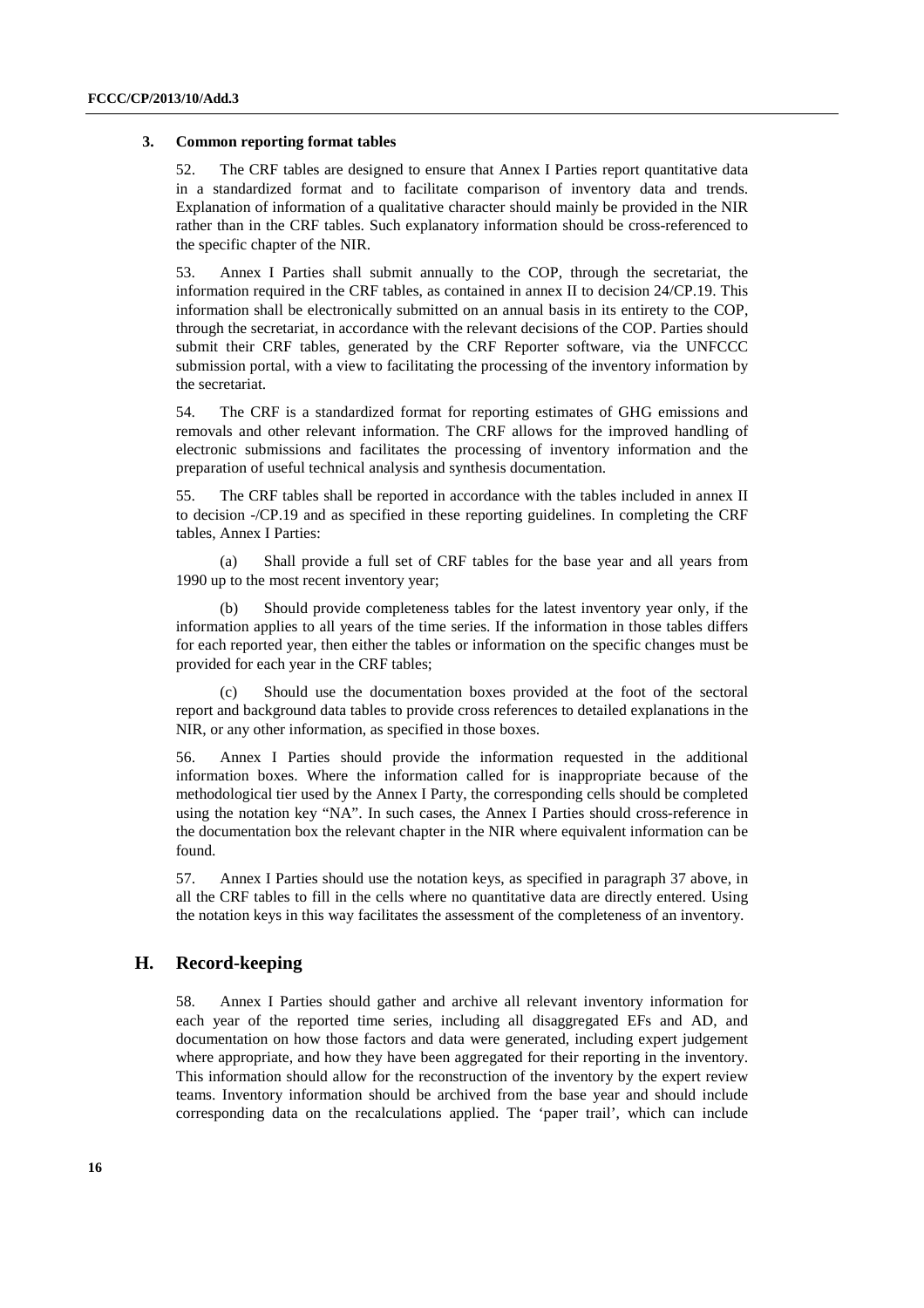spreadsheets or databases used to compile inventory data, should enable estimates of emissions and removals to be traced back to the original disaggregated EFs and AD. Also, relevant supporting documentation related to QA/QC implementation, uncertainty evaluation or key category analyses should be kept on file. This information should facilitate the process of clarifying inventory data in a timely manner when the secretariat prepares annual compilations of inventories or assesses methodological issues.

## **I. Systematic updating of the guidelines**

59. The UNFCCC Annex I inventory reporting guidelines on annual GHG inventories shall be reviewed and revised, as appropriate, in accordance with decisions of the COP on this matter.

## **J. Language**

60. The NIR shall be submitted in one of the official languages of the United Nations. Annex I Parties are encouraged to submit an English translation of the NIR to facilitate its use by the expert review teams.

# **Appendix**

# **An outline and general structure of the national inventory report**

# **EXECUTIVE SUMMARY**

ES.1. Background information on greenhouse gas (GHG) inventories and climate change (e.g. as it pertains to the national context)

- ES.2. Summary of national emission and removal-related trends
- ES.3. Overview of source and sink category emission estimates and trends
- ES.4. Other information (e.g. indirect GHGs)

#### **Chapter 1: Introduction**

1.1. Background information on GHG inventories and climate change (e.g. as it pertains to the national context, to provide information to the general public)

- 1.2. A description of the national inventory arrangements
	- 1.2.1. Institutional, legal and procedural arrangements
	- 1.2.2. Overview of inventory planning, preparation and management
	- 1.2.3. Quality assurance, quality control and verification plan

### *Indicate:*

- *Quality assurance/quality control (QA/QC) procedures applied*
- *QA/QC plan*
- *Verification activities*
- *Treatment of confidentiality issues*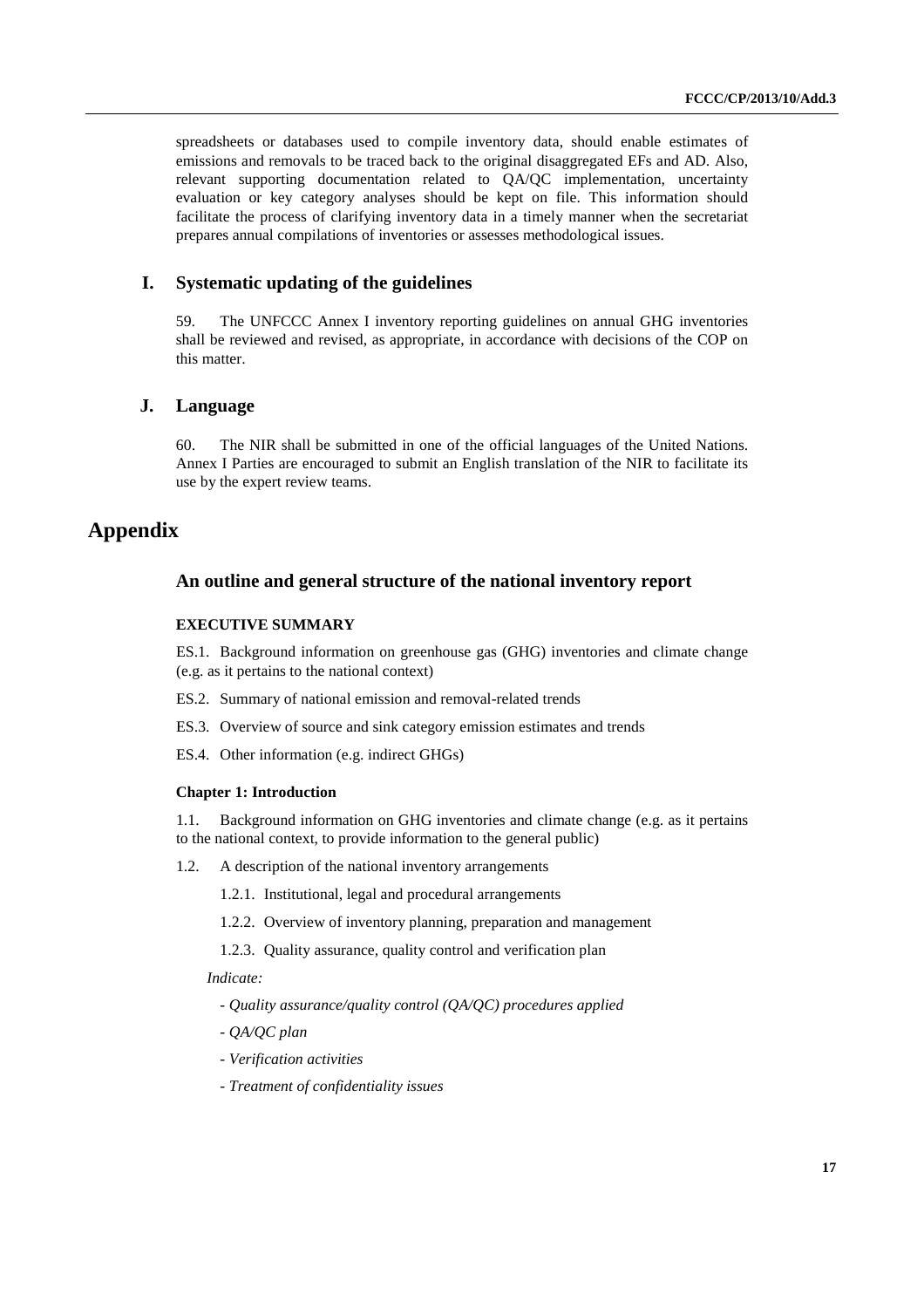1.2.4. Changes in the national inventory arrangements since previous annual GHG inventory submission

1.3. Inventory preparation, and data collection, processing and storage

1.4. Brief general description of methodologies (including tiers used) and data sources used

1.5. Brief description of key categories

*Provide a summary table with the key categories identified for the latest reporting year (by level and trend) on the basis of table 4.4 of volume 1 of the 2006 IPCC Guidelines for National Greenhouse Gas Inventories (hereinafter referred to as the 2006 IPCC Guidelines) and provide more detailed information in annex 1. Indicate whether the key category analysis differs from the one included in the common reporting format (CRF) table and, if so, give a short description of the differences.*

1.6. General uncertainty evaluation, including data on the overall uncertainty for the inventory totals

1.7. General assessment of completeness

*Provide, inter alia, information and explanations in relation to categories not estimated or included elsewhere, and information related to the geographical scope.* 

#### **Chapter 2: Trends in greenhouse gas emissions**

2.1. Description and interpretation of emission trends for aggregated GHG emissions

2.2. Description and interpretation of emission trends by sector

*Explain, inter alia, significant changes compared with 1990 and the previous year.*

#### **Chapter 3: Energy (CRF sector 1)**

3.1. Overview of sector (e.g. quantitative overview and description, including trends and methodological tiers by category)

3.2. Fuel combustion (CRF 1.A), including detailed information on:

3.2.1. Comparison of the sectoral approach with the reference approach

- 3.2.2. International bunker fuels
- 3.2.3. Feedstocks and non-energy use of fuels
- 3.2.4. Category (CRF category number)

3.2.4.1. Category description (e.g. characteristics of sources)

 3.2.4.2. Methodological issues (e.g. choice of methods/activity data/emission factors, assumptions, parameters and conventions underlying the emission estimates and the rationale for their selection, information on carbon dioxide  $(CO<sub>2</sub>)$  capture, any specific methodological issues (e.g. description of national methods and models))

3.2.4.3. Uncertainties and time-series consistency

3.2.4.4. Category-specific QA/QC and verification, if applicable

 3.2.4.5. Category-specific recalculations, if applicable, including changes made in response to the review process and impact on emission trend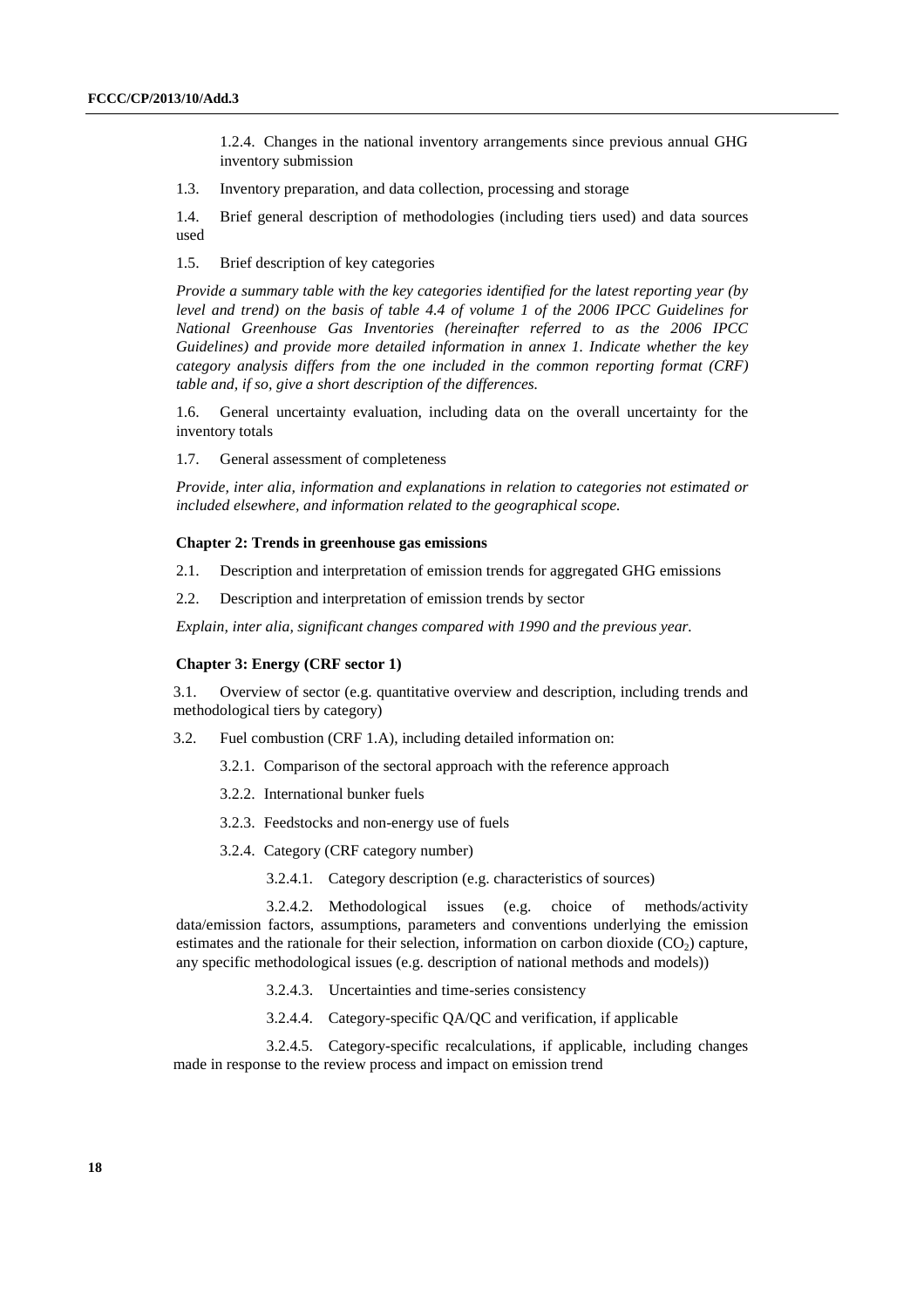3.2.4.6. Category-specific planned improvements, if applicable (e.g. methodologies, activity data, emission factors, etc.), including tracking of those identified in the review process

3.3. Fugitive emissions from solid fuels and oil and natural gas and other emissions from energy production (CRF 1.B)

3.3.1. Category (CRF category number)

3.3.1.1. Category description (e.g. characteristics of sources)

 3.3.1.2. Methodological issues (e.g. choice of methods/activity data/emission factors, assumptions, parameters and conventions underlying the emission estimates and the rationale for their selection, any specific methodological issues (e.g. description of national methods and models))

3.3.1.3. Uncertainties and time-series consistency

3.3.1.4. Category-specific QA/QC and verification, if applicable

 3.3.1.5. Category-specific recalculations, if applicable, including changes made in response to the review process and impact on emission trend

 3.3.1.6. Category-specific planned improvements, if applicable (e.g. methodologies, activity data, emission factors, etc.), including tracking of those identified in the review process

3.4.  $CO<sub>2</sub>$  transport and storage (CRF 1.C)

3.4.1. Category (CRF category number)

3.4.1.1. Category description (e.g. characteristics of sources)

 3.4.1.2. Methodological issues (e.g. choice of methods/activity data/emission factors, assumptions, parameters and conventions underlying the emission estimates and the rationale for their selection, any specific methodological issues (e.g. description of national methods and models))

3.4.1.3. Uncertainties and time-series consistency

3.4.1.4. Category-specific QA/QC and verification, if applicable

 3.4.1.5. Category-specific recalculations, if applicable, including changes made in response to the review process and impact on emission trend

 3.4.1.6. Category-specific planned improvements, if applicable (e.g. methodologies, activity data, emission factors, etc.), including tracking of those identified in the review process

#### **Chapter 4: Industrial processes and product use (CRF sector 2)**

4.1. Overview of sector (e.g. quantitative overview and description, including trends and methodological tiers by category)

4.2. Category (CRF category number)

4.2.1. Category description (e.g. characteristics of sources)

 4.2.2. Methodological issues (e.g. choice of methods/activity data/emission factors, assumptions, parameters and conventions underlying the emission estimates and the rationale for their selection, information on  $CO<sub>2</sub>$  capture, any specific methodological issues (e.g. description of national methods and models))

4.2.3. Uncertainties and time-series consistency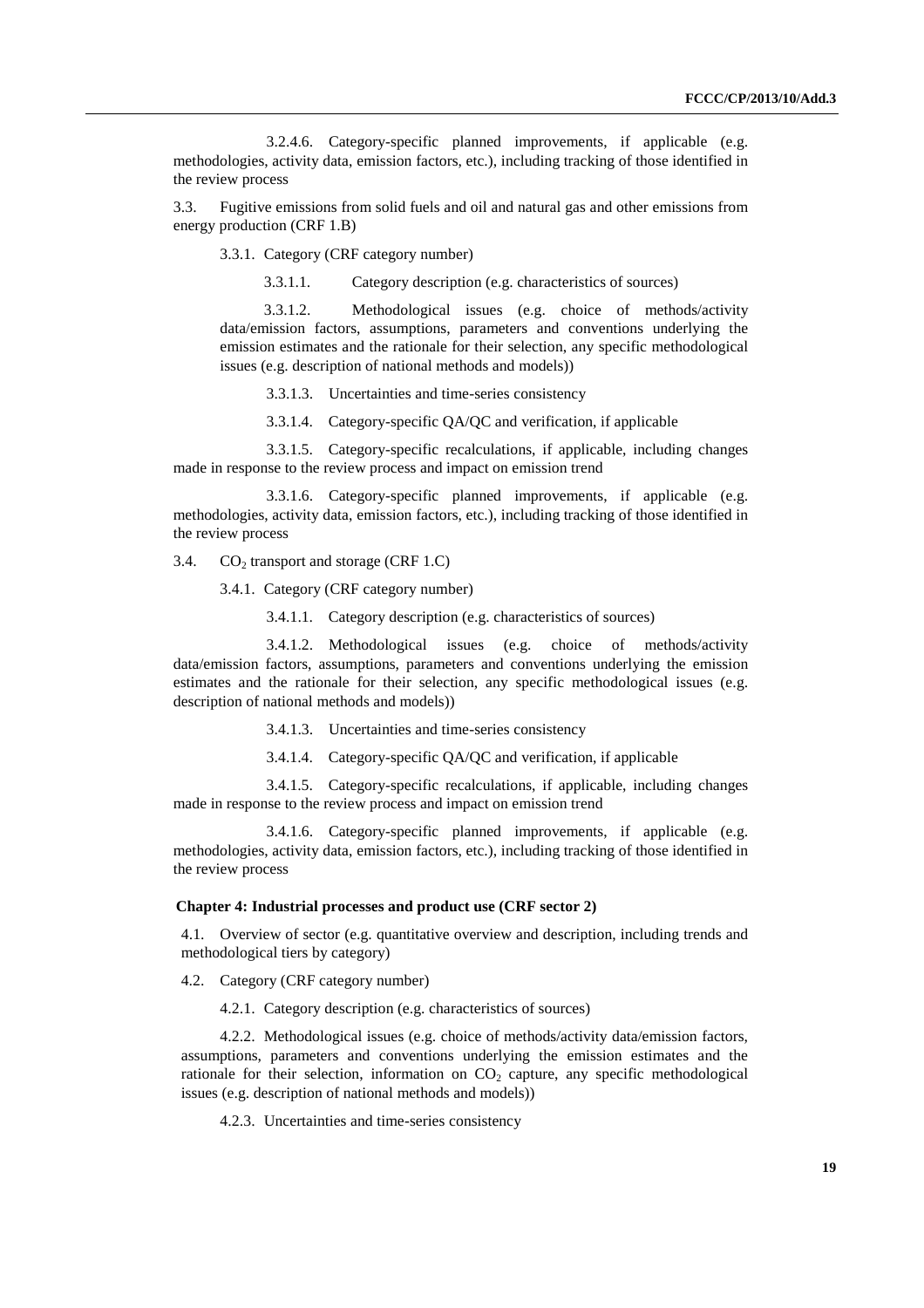4.2.4. Category-specific QA/QC and verification, if applicable

 4.2.5. Category-specific recalculations, if applicable, including changes made in response to the review process and impact on emission trend

 4.2.6. Category-specific planned improvements, if applicable (e.g. methodologies, activity data, emission factors, etc.), including tracking of those identified in the review process

#### **Chapter 5: Agriculture (CRF sector 3)**

5.1. Overview of sector (e.g. quantitative overview and description, including trends and methodological tiers by category)

5.2. Category (CRF category number)

5.2.1. Category description (e.g. characteristics of sources)

 5.2.2. Methodological issues (e.g. choice of methods/activity data/emission factors, assumptions, parameters and conventions underlying the emission and removal estimates and the rationale for their selection, any specific methodological issues (e.g. description of national methods and models))

5.2.3. Uncertainties and time-series consistency

5.2.4. Category-specific QA/QC and verification, if applicable

 5.2.5. Category-specific recalculations, if applicable, including changes made in response to the review process and impact on emission trend

 5.2.6. Category-specific planned improvements, if applicable (e.g. methodologies, activity data, emission factors, etc.), including tracking of those identified in the review process

#### **Chapter 6: Land use, land-use change and forestry (CRF sector 4)**

6.1. Overview of sector (e.g. quantitative overview and description, including trends and methodological tiers by category, and coverage of pools)

6.2. Land-use definitions and the classification systems used and their correspondence to the land use, land-use change and forestry categories (e.g. land use and land-use change matrix)

6.3. Information on approaches used for representing land areas and on land-use databases used for the inventory preparation

6.4. Category (CRF category number)

6.4.1. Description (e.g. characteristics of category)

 6.4.2. Methodological issues (e.g. choice of methods/activity data/emission factors, assumptions, parameters and conventions underlying the emission and removal estimates and the rationale for their selection, any specific methodological issues (e.g. description of national methods and models))

6.4.3. Uncertainties and time-series consistency

6.4.4. Category-specific QA/QC and verification, if applicable

 6.4.5. Category-specific recalculations, if applicable, including changes made in response to the review process and impact on emission trend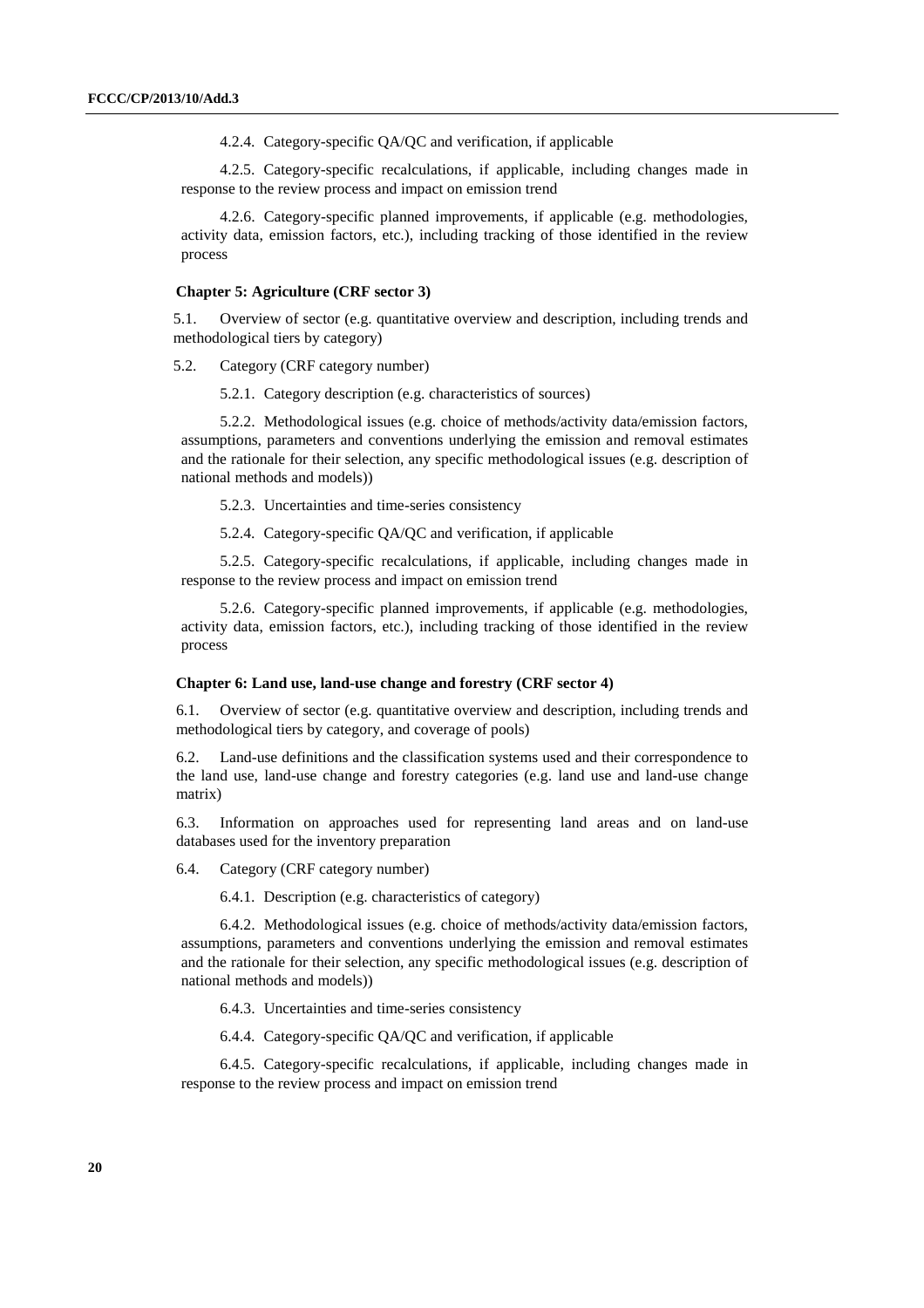6.4.6. Category-specific planned improvements, if applicable (e.g. methodologies, activity data, emission factors, etc.), including those in response to the review process

### **Chapter 7: Waste (CRF sector 5)**

7.1. Overview of sector (e.g. quantitative overview and description, including trends and methodological tiers by category)

7.2. Category (CRF category number)

7.2.1. Category description (e.g. characteristics of sources)

 7.2.2. Methodological issues (e.g. choice of methods/activity data/emission factors, assumptions, parameters and conventions underlying the emission estimates and the rationale for their selection, any specific methodological issues (e.g. description of national methods and models))

7.2.3. Uncertainties and time-series consistency

7.2.4. Category-specific QA/QC and verification, if applicable

 7.2.5. Category-specific recalculations, if applicable, including changes made in response to the review process

 7.2.6. Category-specific planned improvements, if applicable (e.g. methodologies, activity data, emission factors, etc.), including those in response to the review process

### **Chapter 8: Other (CRF sector 6) (if applicable)**

### **Chapter 9: Indirect CO<sub>2</sub> and nitrous oxide emissions<sup>12</sup>**

9.1. Description of sources of indirect emissions in GHG inventory

9.2. Methodological issues (e.g. choice of methods/activity data/emission factors, assumptions, parameters and conventions underlying the emission estimates and the rationale for their selection, any specific methodological issues (e.g. description of national methods and models))

9.3. Uncertainties and time-series consistency

9.4. Category-specific QA/QC and verification, if applicable

9.5 Category-specific recalculations, if applicable, including changes made in response to the review process and impact on emission trend

9.6. Category-specific planned improvements, if applicable (e.g. methodologies, activity data, emission factors, etc.), including tracking of those identified in the review process

### **Chapter 10: Recalculations and improvements**

10.1. Explanations and justifications for recalculations, including in response to the review process

10.2. Implications for emission levels

10.3. Implications for emission trends, including time-series consistency

10.4. Planned improvements, including in response to the review process

<sup>&</sup>lt;sup>12</sup> Content of this chapter should be consistent with paragraph 29.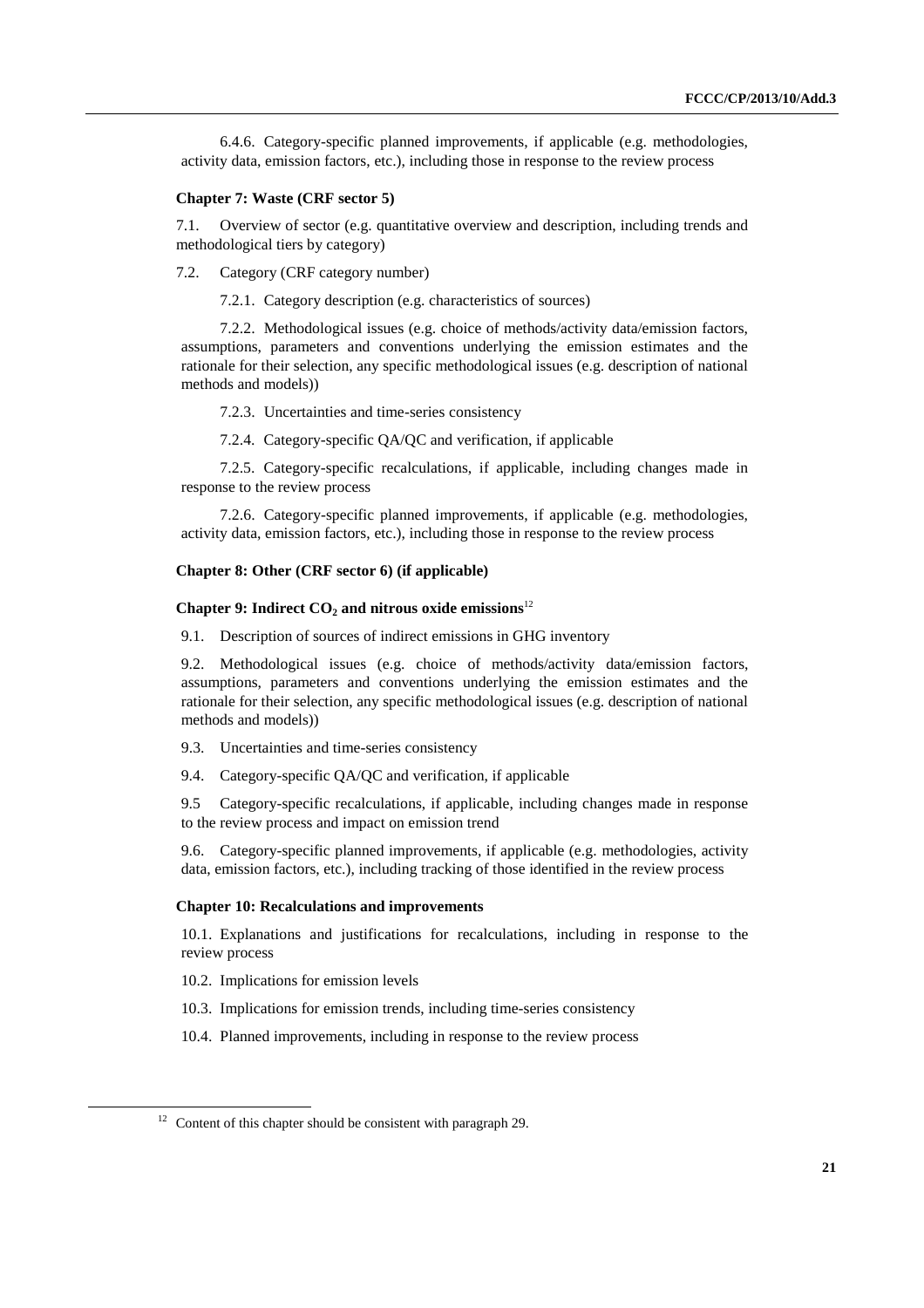### **Annexes to the national inventory report**

**Annex 1**: Key categories

- Description of methodology used for identifying key categories, if different from the Intergovernmental Panel on Climate Change (IPCC) tier 1 approach
- Information on the level of disaggregation
- Tables 4.2 and 4.3 of volume 1 of the 2006 IPCC Guidelines, including and excluding land use, land-use change and forestry

**Annex 2:** Assessment of uncertainty

- Description of methodology used for identifying uncertainties
- Table 3.3 of volume 1 of the 2006 IPCC Guidelines

**Annex 3**: Detailed methodological descriptions for individual source or sink categories

A.3.X (sector or category name)

**Annex 4**: The national energy balance for the most recent inventory year

**Annex 5**: Any additional information, as applicable.

### **References**

All references used in the national inventory report must be listed in the references list.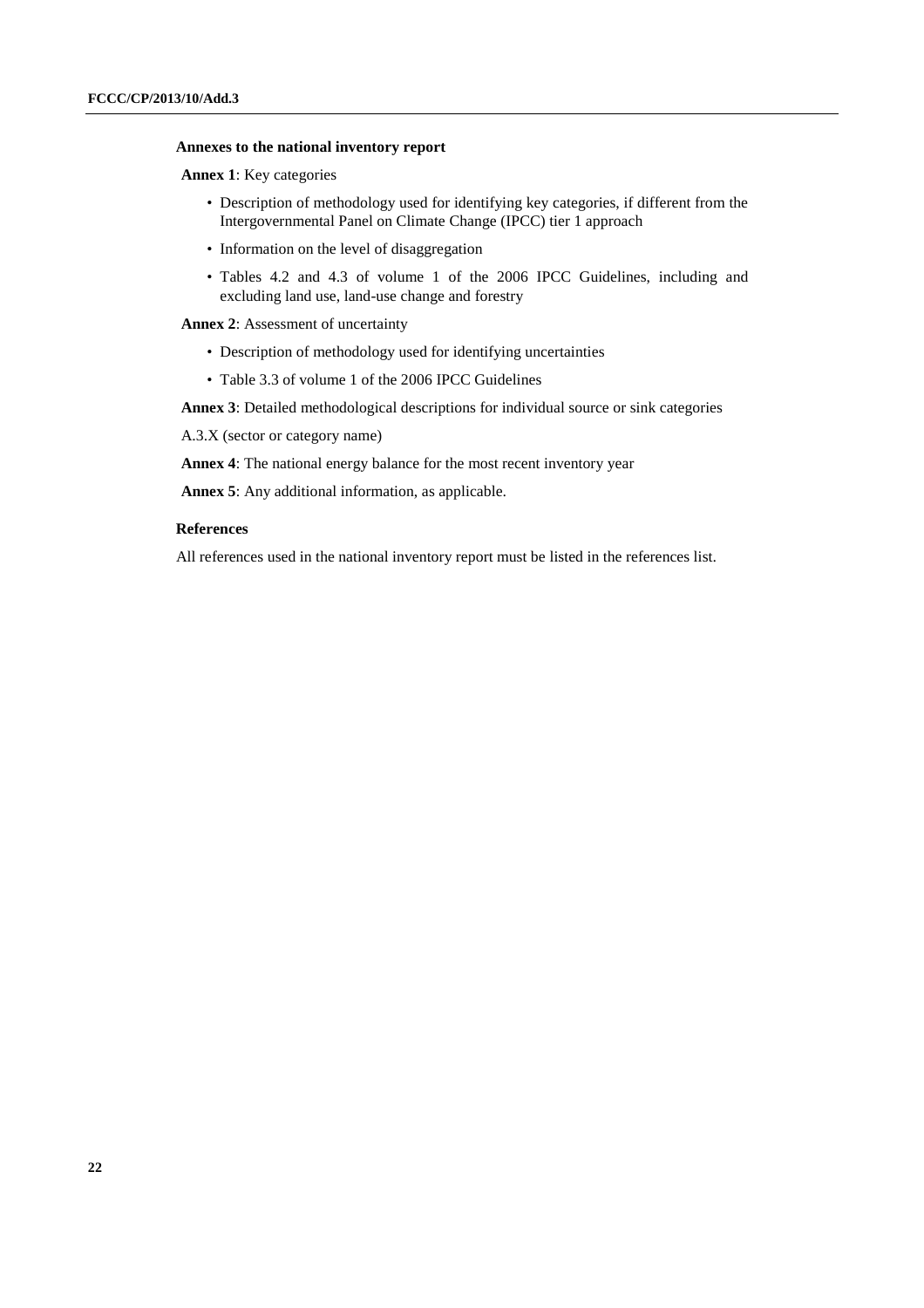# **Annex II**

[English only]

# **Common reporting format tables**

Owing to the complexity of and the importance of colour coding in the common reporting format (CRF) tables, they are not included in this document but can be downloaded from the UNFCCC website at

<http://unfccc.int/national\_reports/annex\_i\_ghg\_inventories/reporting\_requirements/items/5 333.php>.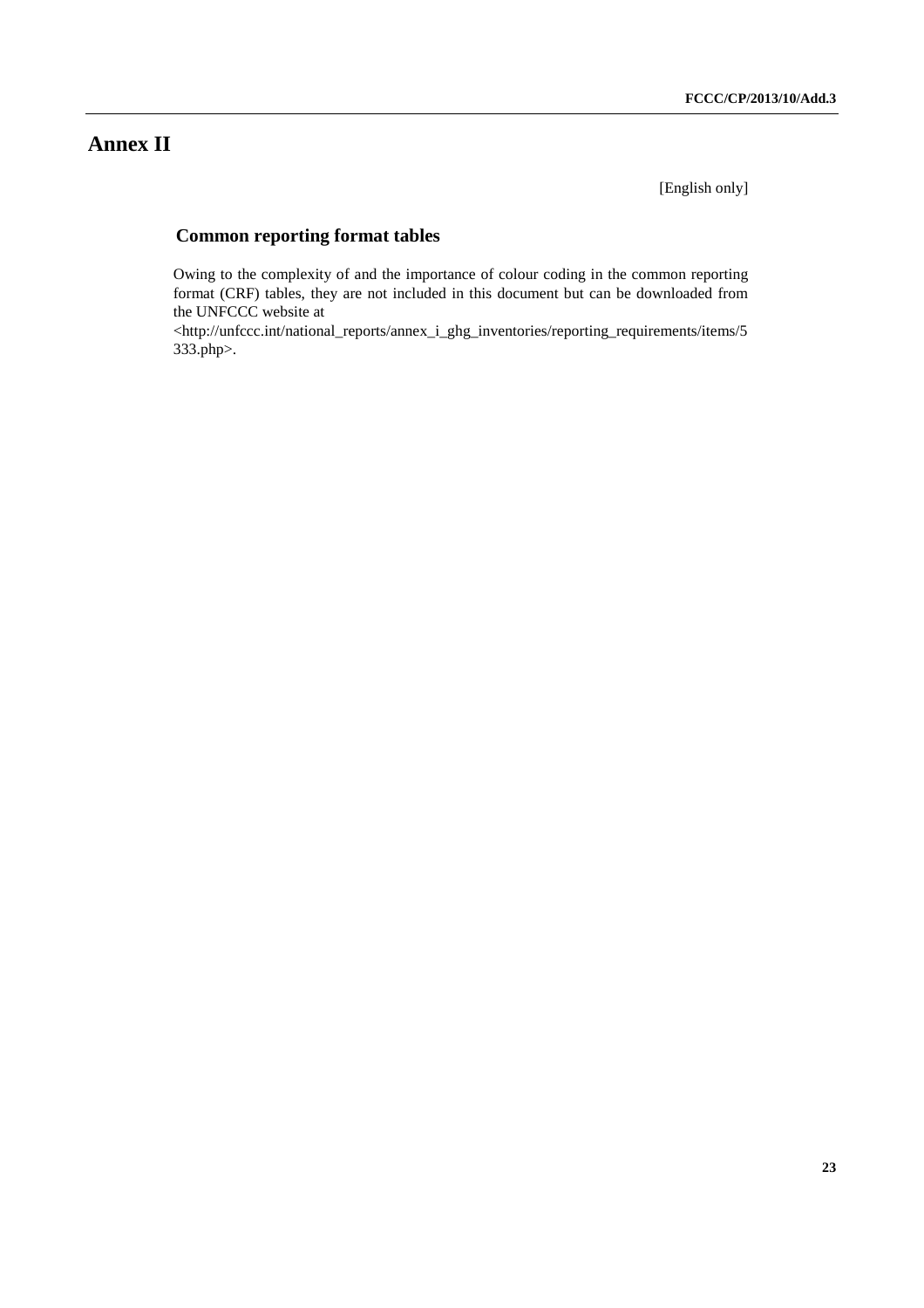# **Annex III**

# **Global warming potential values***<sup>a</sup>*

| Greenhouse gas                             | Chemical formula                                 | Global warming potentials |
|--------------------------------------------|--------------------------------------------------|---------------------------|
| Carbon dioxide                             | CO <sub>2</sub>                                  | $\mathbf{1}$              |
| Methane                                    | CH <sub>4</sub>                                  | 25                        |
| Nitrous oxide                              | $N_2O$                                           | 298                       |
| Hydrofluorocarbons (HFCs)                  |                                                  |                           |
| $HFC-23$                                   | CHF <sub>3</sub>                                 | 14 800                    |
| $HFC-32$                                   | $CH_2F_2$                                        | 675                       |
| $HFC-41$                                   | $CH_3F$                                          | 92                        |
| HFC-43-10mee                               | $CF_3CHFCHFCF_2CF_3$                             | 1 640                     |
| <b>HFC-125</b>                             | $C_2HF_5$                                        | 3 500                     |
| <b>HFC-134</b>                             | $C_2H_2F_4$ (CHF <sub>2</sub> CHF <sub>2</sub> ) | 1 100                     |
| HFC-134a                                   | $C_2H_2F_4$ (CH <sub>2</sub> FCF <sub>3</sub> )  | 1 4 3 0                   |
| <b>HFC-143</b>                             | $C_2H_3F_3$ (CHF <sub>2</sub> CH <sub>2</sub> F) | 353                       |
| HFC-143a                                   | $C_2H_3F_3(CF_3CH_3)$                            | 4 4 7 0                   |
| <b>HFC-152</b>                             | CH <sub>2</sub> FCH <sub>2</sub> F               | 53                        |
| HFC-152a                                   | $C_2H_4F_2$ (CH <sub>3</sub> CHF <sub>2</sub> )  | 124                       |
| <b>HFC-161</b>                             | $CH_3CH_2F$                                      | 12                        |
| HFC-227ea                                  | $C_3HF_7$                                        | 3 2 2 0                   |
| HFC-236cb                                  | $CH_2FCF_2CF_3$                                  | 1 3 4 0                   |
| HFC-236ea                                  | CHF <sub>2</sub> CHFCF <sub>3</sub>              | 1 370                     |
| HFC-236fa                                  | $C_3H_2F_6$                                      | 9810                      |
| HFC-245ca                                  | $C_3H_3F_5$                                      | 693                       |
| HFC-245fa                                  | $CHF2CH2CF3$                                     | $1\;030$                  |
| HFC-365mfc                                 | $CH_3CF_2CH_2CF_3$                               | 794                       |
| Perfluorocarbons                           |                                                  |                           |
| Perfluoromethane - PFC-14                  | CF <sub>4</sub>                                  | 7 3 9 0                   |
| Perfluoroethane - PFC-116                  | $C_2F_6$                                         | 12 200                    |
| Perfluoropropane - PFC-218                 | $C_3F_8$                                         | 8 8 3 0                   |
| Perfluorobutane - PFC-3-1-10               | $C_4F_{10}$                                      | 8860                      |
| Perfluorocyclobutane - PFC-318             | $c$ - $C_4F_8$                                   | 10 300                    |
| Perfluouropentane - PFC-4-1-12             | $C_5F_{12}$                                      | 9 1 6 0                   |
| Perfluorohexane - PFC-5-1-14               | $C_6F_{14}$                                      | 9 300                     |
| Perfluorodecalin – PFC-9-1-18 <sup>b</sup> | $C_{10}F_{18}$                                   | >7500                     |
| Perfluorocyclopropane <sup>c</sup>         | $c-C_3F_6$                                       | >17340                    |
| Sulphur hexafluoride $(SF_6)$              |                                                  |                           |
| Sulphur hexafluoride                       | SF <sub>6</sub>                                  | 22 800                    |
| Nitrogen trifluoride $(NF_3)$              |                                                  |                           |
| Nitrogen trifluoride                       | NF <sub>3</sub>                                  | 17 200                    |
| Fluorinated ethers                         |                                                  |                           |
| <b>HFE-125</b>                             | CHF <sub>2</sub> OCF <sub>3</sub>                | 14 900                    |
| <b>HFE-134</b>                             | CHF <sub>2</sub> OCHF <sub>2</sub>               | 6 3 2 0                   |
| HFE-143a                                   | CH <sub>3</sub> OCF <sub>3</sub>                 | 756                       |